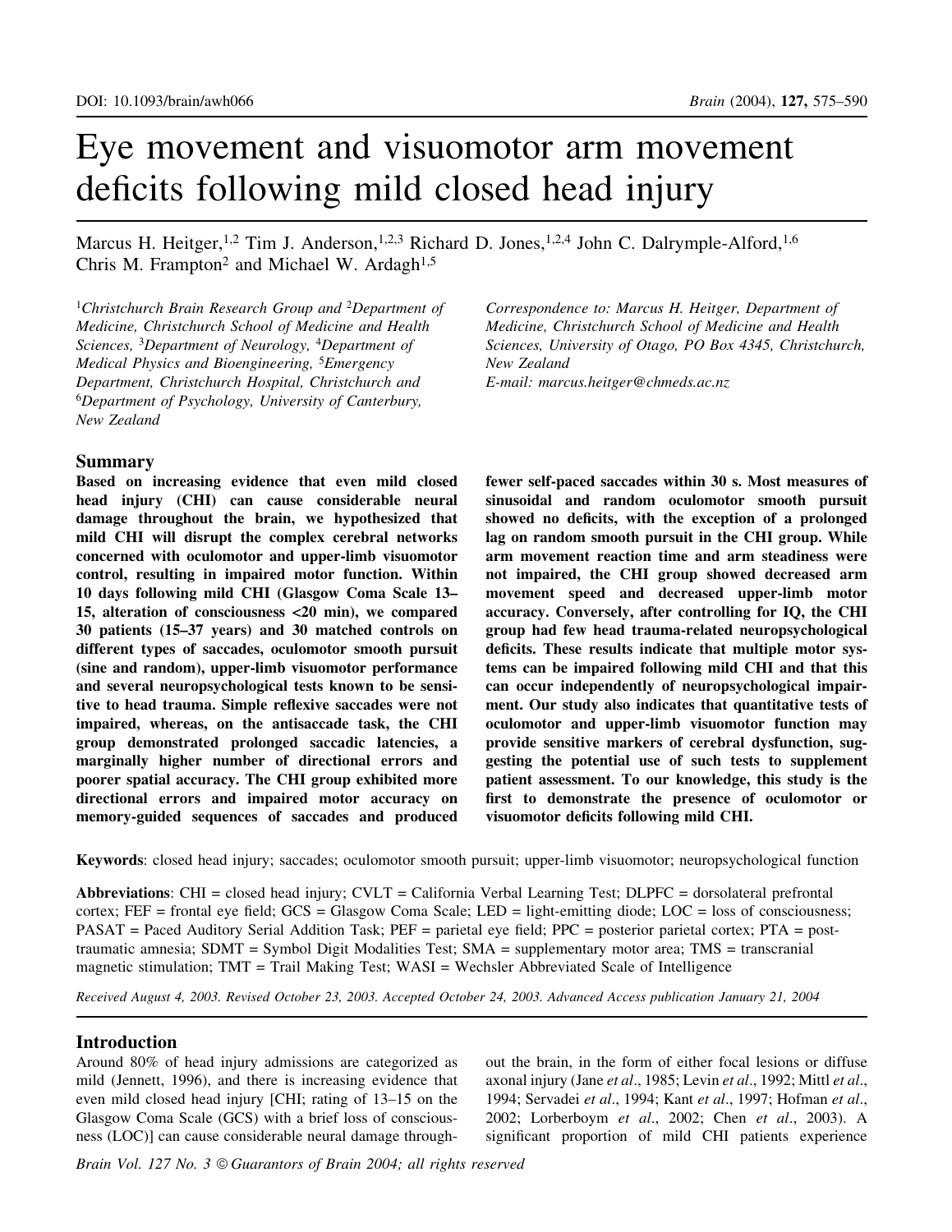disabling persistent post-concussional complaints beyond the first weeks following the injury, sometimes for months or even years (Bohnen and Jolles, 1992; Mallinson and Longridge, 1998; Wrightson and Gronwall, 1998; Ponsford et al., 2000). At 6 months post-injury,  $\sim 30\%$  of mild CHI patients meet the criteria of the International Classification of Diseases (World Health Organization, 1992) for the diagnosis of post-concussion syndrome (Mittenberg and Strauman, 2000; Mittenberg et al., 2001). Unfortunately, initial clinical measures of trauma severity such as GCS, duration of LOC and degree of post-traumatic amnesia (PTA) are unable to predict the development of post-concussion syndrome. Several studies have investigated both the use of early post-CHI symptoms (e.g. headache, dizziness or nausea) and the potential of biochemical markers to predict outcome following mild CHI, but have so far failed to produce measures which are both specific and sensitive enough to predict adverse outcomes reliably (De Kruijk et al., 2002; Savola and Hillbom, 2003). Similarly, evidence from neuropsychological assessment has been generally unsatisfactory and is vulnerable to pre-morbid intelligence and other factors such as age, level of education, state of employment or socio-economic status (Taylor et al., 1996; Binder et al., 1997; Reitan and Wolfson, 1997; Ponsford et al., 2000; Dikmen et al., 2001; Wallesch et al., 2001).

We hypothesized that quantitative computerized assessment of eye and arm movement performance might have considerable potential to contribute to improved CHI patient assessment. The cerebral structures concerned with the control of voluntary eye and arm movements are well mapped and form extensive and highly complex functional entities, incorporating cortical and subcortical structures as well as the cerebellum. Such complex anatomical structures are highly susceptible to the adverse effects of neural injury. It was our contention that oculomotor and upper-limb visuomotor function would be impaired even in mild cases of CHI, despite such deficits not being evident on standard clinical examination. Surprisingly, there have been no studies of arm visuomotor function (i.e. the voluntary execution of upper-limb limb motor tasks under controlled guidance by visual feedback) following mild head trauma, and only one study has assessed saccadic function following mild CHI. Crevits et al. (2000) examined latencies and response errors of single remembered saccades and antisaccades but failed to detect significant differences between the headinjured and the control group. Their study was hampered by several factors such as sample size, limited paradigm sensitivity, and selection of response errors and latencies as sole measures.

Motor deficits following mild head trauma are thus a largely under-researched area, and it was the main aim of our study to establish the incidence of any deficits in eye and visuomotor arm movement performance following mild CHI. We wished to examine whether these motor deficits would be sufficiently substantial to warrant a prospective study aiming to determine the potential clinical use of quantitative motor assessment as a supplement to established clinical and psychometric measures. We further employed standardized neuropsychological measures of attention, working memory, speed of information processing and episodic memory to compare the motor performance with the level of neuropsychological functioning. The neuropsychological testing provided the opportunity to rate our CHI group on standardized measures that have been used previously to quantify the impact of mild head trauma. Due to the functional heterogeneity of the cerebral motor systems, we anticipated that additional information on the level of cognitive deficits in our patient group would contribute to the interpretation of any motor deficits and help to ringfence the likely causes and possibly anatomical origin of any observed motor impairments.

# Methods

## **Participants**

Thirty patients (11 female and 19 male) with mild CHI (GCS score 13, two cases; 14, five cases; 15, 23 cases) were recruited from patients presenting with acute head injury to Christchurch Hospital (the principal hospital for a population pool >400 000 within the south island of New Zealand). All patients had experienced PTA  $(mean = 34.4 min, range 3 min-4 h)$  and 25 patients had a confirmed LOC (mean = 2.56 min, range 1–15 min). Mean age was  $22.2 \pm 7.1$ years (range 15-37 years) and mean years of education was  $12.8 \pm 1.86$ . CT head scans were undertaken in seven participants and all were normal. All patients were either employed or attended institutions for secondary or tertiary education, and none was involved in litigation. Other potential participants were excluded if there was evidence of any influence of alcohol or psychoactive drugs at the time of injury, regular intake of psychoactive drugs or history of drug abuse, central neurological disorder or psychiatric condition, structural brain damage or haematoma on CT head scan (where obtained), oculomotor or somatomotor deficits upon clinical examination, presence of strabismus, visual acuity of  $\leq 6/12$ , skull fractures, or prior history of mild, moderate or severe head injury with persisting symptoms or complaints.

The number of patients without an LOC was considered too small  $(n = 5)$  to warrant a separate inter-group comparison between only these patients and their controls. A within-group  $t$  test analysis showed that the five non-LOC patients did not differ from the remaining 25 CHI patients regarding age ( $P = 0.6$ ), gender ( $P = 0.41$ ), years of education ( $P = 0.44$ ), initial GCS score ( $P = 0.22$ ) and duration of PTA ( $P = 0.40$ ). Similarly, the five non-LOC patients did not differ significantly from those with LOC on any motor or neuropsychological measure. Subsequently, all patients in the study were combined into one CHI group.

The control group consisted of subjects with no history of mild, moderate or severe head injury with persisting symptoms or complaints, no central neurological disorder or psychiatric condition, and no regular intake of psychoactive drugs or history of drug abuse. The controls were individually matched to each CHI case with respect to age (control mean  $22.4 \pm 7.0$  years, range 15-37 years), gender and years of formal education (mean  $13.2 \pm 2.1$ ). The project was approved by the Canterbury Ethics Committee and written consent was obtained from all participants.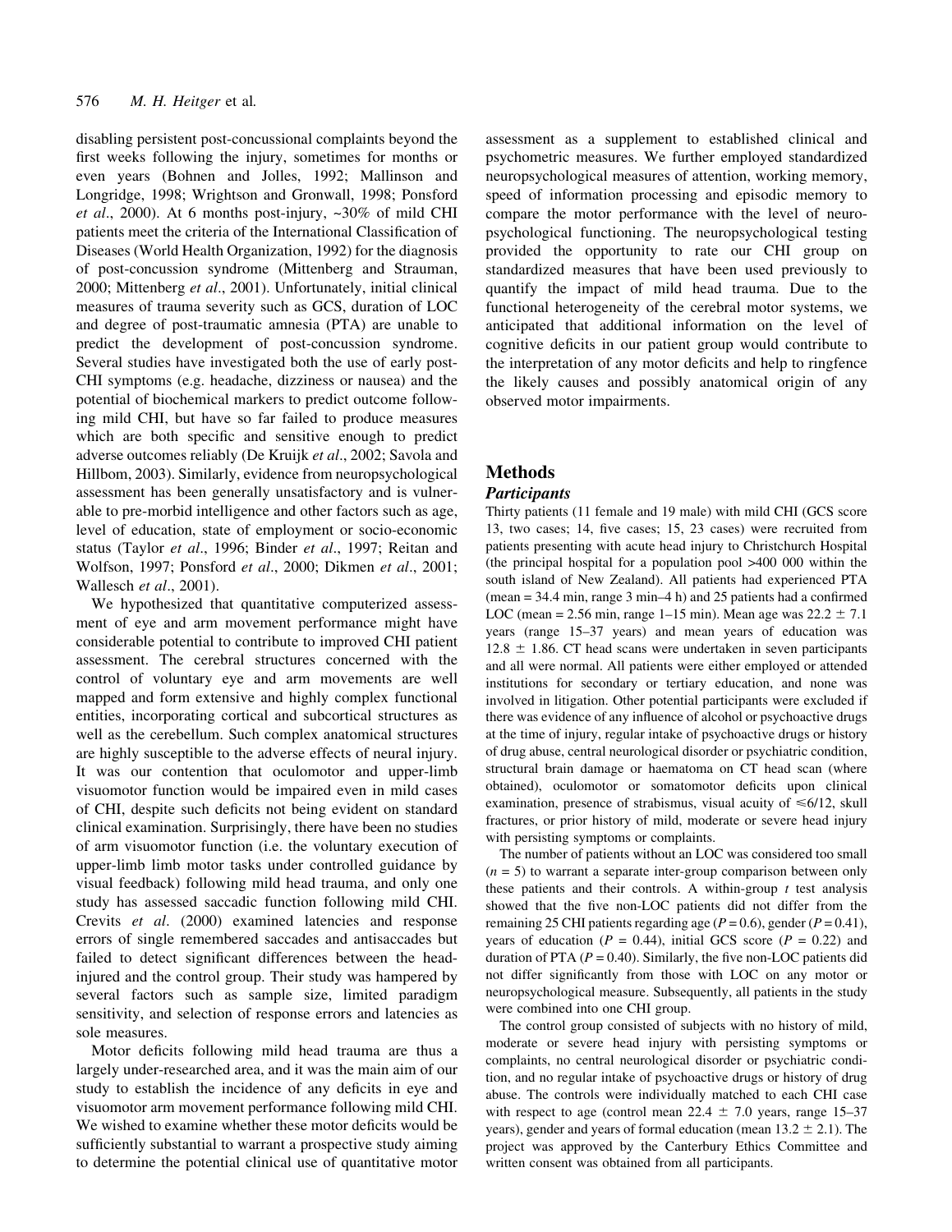## Oculomotor testing

#### Equipment

Eye movements were recorded using an IRIS infrared limbus tracker (Skalar Medical, BV, Delft, The Netherlands) (Reulen et al., 1988). Eye position signals were low-pass filtered at 100 Hz, sampled and digitized at 200 Hz, and recorded for off-line analysis. Subjects were seated in a darkened room. Head movements were stabilized via a wax bite-bar. Eye movements were elicited by instructing the subject to follow a computer-generated stimulus [for saccades, a red square target, subtending 0.75°, front-projected onto a video screen 1.72 m in front of the subject or a light-emitting diode (LED) bar 1.5 m in front of the subject; for oculomotor smooth pursuit, a circle with a centred cross, subtending 4.82°]. The tests were generated and controlled by a PC (Muir et al., 2003) which also recorded the data for off-line analysis. The equipment was calibrated at the start of the session and between tests. Mean values of the key measures over all trials in a particular test paradigm were used in analyses.

#### Reflexive saccades

A target jumped randomly by 14, 16, 18, 20, 22 or 24° in a horizontal direction on a video screen, at intervals varying pseudorandomly between  $1.0$  and  $2.0$  s. The current (fixation) target was extinguished at the same time as the next (peripheral) target was illuminated. A tone sounded in coincidence with the target jump. The test sequence included 49 trials and the subjects were instructed to follow the targets as quickly and accurately as possible. Key measures were saccade latency (ms), saccade velocity ( $\degree$ /s), mean absolute position error of the final eye position  $[PE_{reflexive} = |(EP_{fin} - SP)/SP| \times 100]$ , gain of the primary saccade ( $G_p = EP_{prim}/SP$ ) and gain of the final eye position ( $G_f = EP_{fin}/SP$ ), where  $EP_{prim}$  is the eye position after the initial saccade,  $EP<sub>fin</sub>$  is the final eye position and SP is the stimulus position.

#### Antisaccades

The subject was instructed to fixate a central target. After a random time of 1.0-1.6 s, the central fixation LED was extinguished coincident with the appearance of a peripheral horizontal target at either 5 or 15° off centre. A tone sounded at the same time. The subject was instructed not to look at the peripheral target but to make a saccade in the opposite direction as quickly and accurately as possible, an equal distance from the central fixation point (Fig. 1A). Directional errors (i.e. erroneous prosaccades) had to be corrected as quickly as possible. The peripheral stimulus was extinguished after 1.5 s, and the subject refixated the central fixation stimulus, which was illuminated again. The task included 32 trials (16 left, 16 right, balanced for 5 and 15° steps). A practice test incorporating 10 antisaccade trials familiarized the subject prior to the test. Key measures were the number of directional errors (incorrect glances towards the peripheral target), antisaccade latency (ms), latency of directional errors (ms), correction time for directional errors (ms; latency from termination of the erroneous prosaccade until initiation of the correcting saccade), antisaccade peak velocities (°/s), gain of the primary antisaccade  $(G_p)$ , gain of the final eye position  $(G_f)$  and the mean absolute position error  $[PE_{\text{antisaccade}} = |(EP_{\text{fin}} - SP)/$  $SP \times 100$ ] for all saccades within the test. Both the final saccade gain and the mean absolute error are related, but each quantifies a different aspect of motor accuracy. The mean absolute position error quantifies the size of error, i.e. the difference between desired and actual eye position, whereas the final saccade gain assesses whether

there is a general direction to that error (i.e. whether head injured and controls, while having a certain mean position error, equally overand undershoot the desired target position, or whether mild head trauma is likely to cause abnormal hyper- or hypometria).

#### Sequences of memory-guided saccades

A central fixation LED appeared for 2.0 s and then jumped to a predefined number of successive horizontal eccentric positions  $5$  or  $15^{\circ}$ on either side of the central fixation point, 1.0 s for each position and with the final sequence position always being the central fixation LED. The test contained six different sequences with four target positions (i.e. three steps) and five practice repetitions per sequence  $(Fig. 1B)$  (i.e. subjects viewed the current sequence five times in succession immediately before they had to perform it from memory). During practice, a tone sounded coincident with each target relocation and subjects were instructed to follow the lights and memorize the positions, order and timing in the sequence. Following completion of the last practice repetition, there was a 2 s delay (indicated by illumination of the central LED) before initiation of the memory-guided performance (indicated by extinguishing the central LED). Subjects then had to replicate the sequence in darkness and without the tone as accurately as possible in terms of positions and timing of the sequence. This was followed by the presentation of a new sequence (i.e. five practice repetitions, etc.). Prior to test recording, subjects were exposed to a training sample sequence to familiarize themselves with the paradigm and ensure that they had understood the instructions. This was achieved by observing and then performing one sequence test, which consisted of five practice repetitions and the following memory-guided performance. This sample trial was not part of the six sequences used in the actual test recording. Key measures were the number of directional errors, gain of the primary saccade  $(G_p)$ , gain of the final eye position  $(G_f)$ and the mean absolute sequence position error {PE<sub>sequence</sub>  $S = [(PE_{step1S} + PE_{step2S} + \ldots + PE_{steps})/n]$ . In order to be counted as a separate step, sequence steps had to have a minimum duration of 150 ms. Omissions of steps or initiation of sufficiently sized saccades (i.e. those of size comparable with that required), but in the direction opposite to the next position within the sequence (after having reached an established final eye position in the preceding step), followed by a fixation-like pause, were counted as directional errors. The position information of directional errors was excluded from the collated saccade data, as inclusion of these data would have heavily skewed information on spatial accuracy of saccades directed to the correct destinations.

#### Self-paced saccades

Two LEDs at  $\pm 15^{\circ}$  (horizontal) were illuminated simultaneously and continuously for 30 s. The subject was instructed to look back and forth between the lights as quickly and accurately as possible. Key measures were the number of refixations within 30 s and the mean intersaccadic interval (ms).

#### Smooth pursuit

The subject was instructed to fixate and track the centre of a horizontally moving stimulus, projected onto a video screen 1.72 m in front of the subject. The tests included sine tracking [predictable sinusoidal pattern, peak velocity 20, 40 (Fig. 1C) and 60°/s] and random tracking (random pattern, mean peak velocity 80°/s). The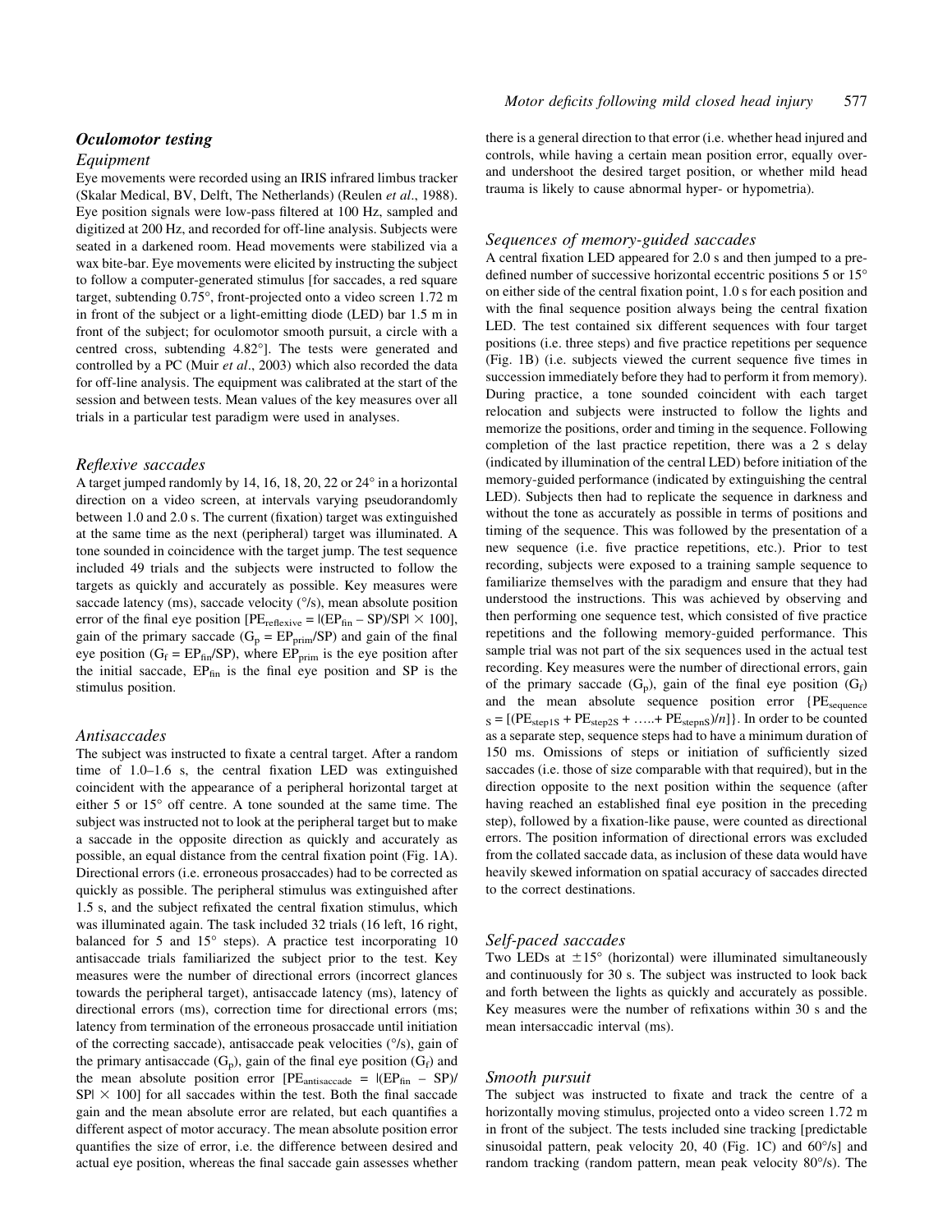

Fig. 1 Oculomotor test paradigms. Line traces represent stimulus position and eye movement performance. Timeline progresses from left to right. Upward line displacements describe stimulus/eye movements to the right, downward to the left. Sample recordings displaying stimulus and subject performance are shown for (A) antisaccades (including two antisaccades and one directional error, an erroneous prosaccade), (B) memory-guided sequences of saccades (showing two practice repeats and one memory-guided performance) and (C) oculomotor smooth pursuit (with the eye velocity trace before removal of catch-up saccades). Saccades show a distinct step pattern, whereas continuous oculomotor smooth pursuit is characterized by a wave-like line form.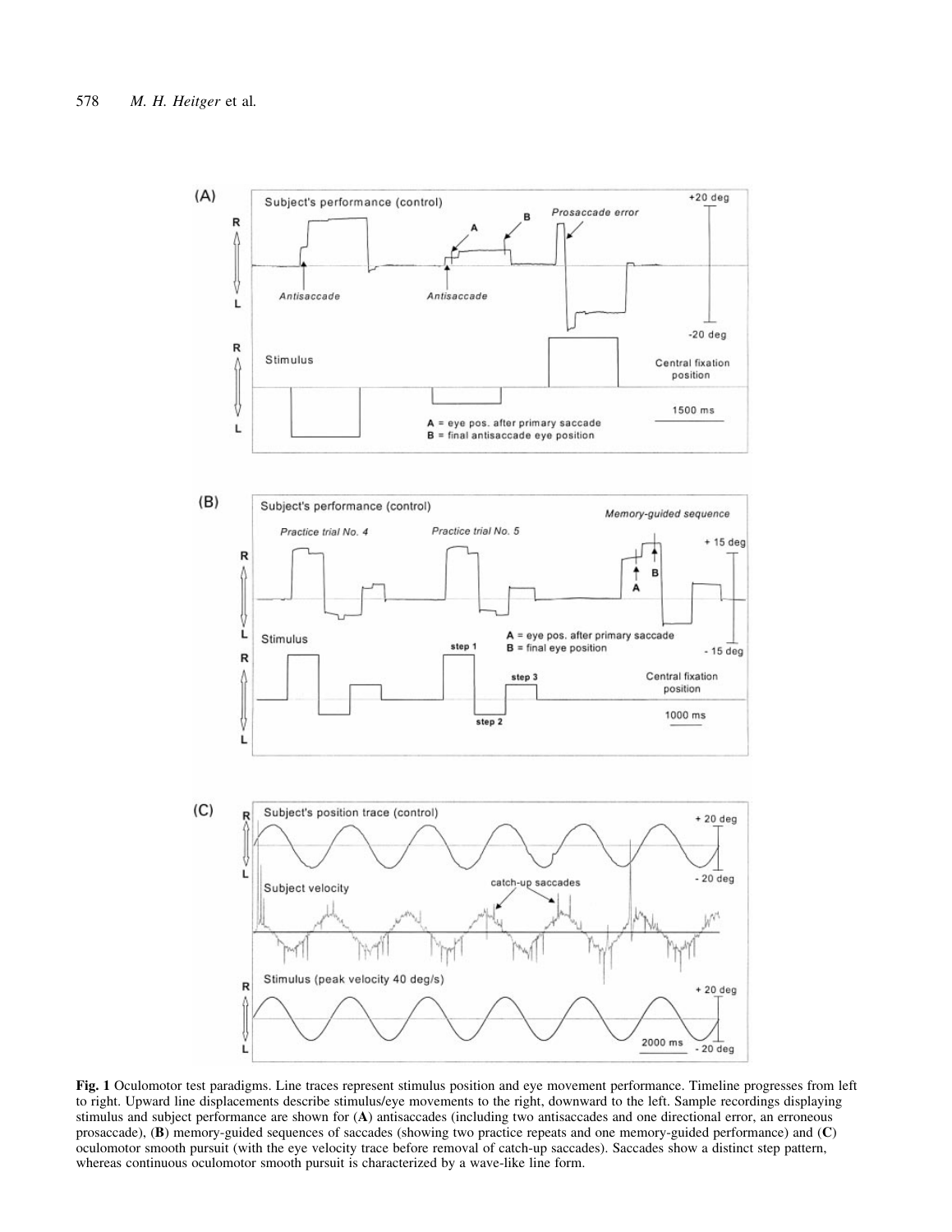duration of each test was 40 s. Key measures were the average eye peak velocity (°/s) after removal of all saccades from the tracking performance and the tracking lag (ms).

## Upper-limb visuomotor testing Equipment

The test setup comprised tests of visual perception, basic arm motor function and several one-dimensional (1D) visuomotor tracking tasks (Jones and Donaldson, 1986; Jones et al., 1993; Jones, 2000). These tests have been applied extensively to assess visuomotor arm function following stroke (Jones et al., 1989, 1990) and in disorders such as Parkinson's disease (Jones and Donaldson, 1989, 1995; Dalrymple-Alford et al., 1994; Jones et al., 1992, 1996; Watson et al., 1997) and developmental stuttering (Jones et al., 2002). The tests are similar to computerized tests used by others to assess upperlimb visuomotor performance in patients with focal lesions (e.g. Haggard et al., 1995; Liu et al., 1999; Gomez Beldarrain et al., 2002), stroke (e.g. Lynn et al., 1977; DeSouza et al., 1980; O'Dwyer et al., 1996), essential tremor (Schwartz et al., 1999) and Parkinsons's disease (e.g. Angel et al., 1970; Bloxham et al., 1984; Sheridan et al., 1987; Soliveri et al., 1997; Hocherman and Giladi, 1998; Turner et al., 2003).

The apparatus included a PC and two colour monitors: one displaying test stimuli for the subject and the other used by the assessor for task generation and analysis. Each test lasted  $1-2$  min. Subjects were seated in front of a colour monitor  $(312 \times 234 \text{ mm})$ with an eye-screen distance of 132 cm. All of the 1D tracking tasks had a steering wheel (395 mm diameter) as the subjects' output sensor, with rotation of the wheel moving a vertical white arrow (16 mm high, 11 mm wide) horizontally on a black background (top of the arrow 58 mm from the bottom of the screen). In the tests requiring the use of the steering wheel, subjects placed their preferred hand at a fixed position on the steering wheel  $(10 \text{ o}'$ clock mark for left handers and 2 o'clock mark for right handers; exceptions were the tests for arm speed, reaction time and steadiness, for which the hand was placed at the 12 o'clock mark).

The mean absolute error (horizontal distance between arrowhead and target) and mean delay between response and target were measured for all 1D tracking tasks, where

Mean absolute error 
$$
=
$$
  $\frac{1}{N} \sum_{i=1}^{N} |(x_t - x_r)|$ 

and  $|(x_t - x_r)|$  is the absolute difference (error) between the target and tracking response, sampled at 60.34 Hz (Jones, 2000). Calculation of the cross-correlation function between the target and response provided the tracking lag (ms).

#### Visuoperception and basic arm motor function Visual acuity. This was tested using the patients' best eye on the Snellen chart at 6 m.

Visual resolution. The subject was asked to identify the position of a dot with respect to a vertical line on screen. Dot-line separations were in multiples of 0.27 mm (Fig. 2A). Visual resolution was defined as the minimum separation (mm) at which a subject was always able to identify the dot correctly as being off the centre of the line.



Fig. 2 Sample displays of visuoperceptual and arm visuomotor tasks. Shown are the test displays for visual resolution (A), static perception (D), dynamic perception (E), ballistic arm movement  $(B)$  and the 1D tracking tasks  $(C-F)$ , each with movement stimulus and response arrow (the latter controlled by the subject via a steering wheel). In the ballistic arm movement task (B), the subject moves the arrow into the box (start position) and is instructed to wait for the go signal (i.e. after a delay of  $3-7$  s the dashed red line turns into a solid green line) and then move the arrow past the line as fast as possible. The 1D tracking tasks shown are sine/random tracking (C), preview sine tracking (D), preview random tracking  $(E)$  and step tracking  $(F)$ . In the nonpreview tasks, the vertical target line moves horizontally on the screen. In the preview tasks, the target line descends from the top of the screen, providing an 8 s preview before reaching the level of the arrow point.

Arrow perception. The subject had to indicate the position of a dot relative to an arrow point in 13 trials (responses: 'on or 'off'). The number of correct answers was recorded.

Static perception. This test simulated the appearance of the 1D tracking tasks, but with a stationary stimulus. The subject had to indicate the position of an arrow point with respect to a static vertical line in four trials and a static sinusoidal wave in 16 trials (responses: `left', `right' or `on', Fig. 2D). The test score of number of incorrect responses was converted to static perception resolution (mm; Jones and Donaldson, 1995).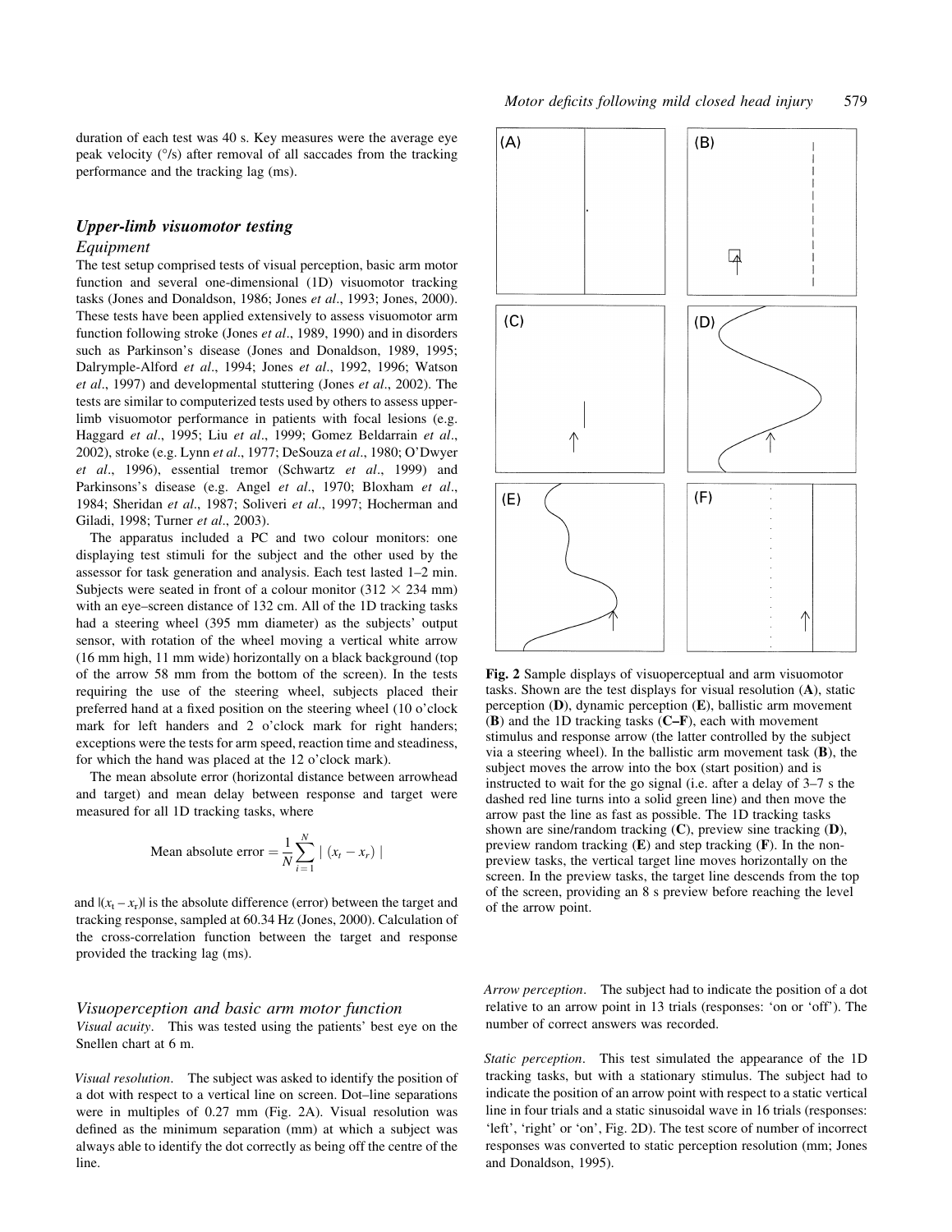Dynamic perception. This test simulated the appearance of the 1D preview tracking tasks. The subject had to determine whether an arrow point stayed perfectly on a random input descending the screen with 8 s preview time (Fig. 2E). The duration of 20 trials decreased from 10 to 2 s and various error offsets were simulated. A dynamic perception resolution was defined as the minimum spacing between the point of the arrow and the target over the 20 trials at which a subject was always able to perceive the arrow as being off the target at some stage during its descent (Jones and Donaldson, 1995).

Ballistic movement. This test measured the fastest possible arm movement in response to a non-target stimulus (no accuracy required). This required moving the arrow out of a box and across a pass-line equivalent to 90° of movement on the steering wheel in response to a random  $3-7$  s latency stimulus (Fig. 2B). The best reaction time and speed of movement over eight attempts were recorded.

Steady movement. This test measured the steadiness of attempted constant-speed non-pursuit movement on the steering wheel over a range of 116° (mm/s). The subject was asked to move an arrow horizontally at the same speed as a sample stimulus (a moving dot) and to maintain that speed once the stimulus disappeared. The best of eight attempts within a speed range of  $17.7-34.7\%$  was recorded.

#### 1D tracking tasks

Sine tracking (non-preview). This test assessed the ability to keep an arrow point on a sinusoidal target (0.15 Hz, a straight line displacing in a lateral fashion on the screen; Fig. 2C). The task required smooth movements over a 180° range of the steering wheel.

Random tracking (non-preview). This test assessed the ability to keep an arrow point on a random target (bandwidth 0.34 Hz, a straight line displacing in a lateral fashion on the screen; Fig. 2C). The task required smooth movements over a 175° range of the steering wheel.

Sine tracking (preview). This test assessed the ability to keep an arrow point on a sinusoidal target (same thickness yellow line down the full screen; maximum displacement 96 mm). The tasks incorporated the same target displacement pattern as the nonpreview sine task but provided an 8.0 s preview of the target line as it moved down the screen (Fig. 2D).

Random tracking (preview). This test assessed the ability to keep an arrow point on a randomly displacing target (same thickness yellow line down the full screen; maximum displacement 96 mm). The tasks incorporated the same target displacement pattern as in the non-preview random task but provided an 8.0 s preview of the target line as it moved down the screen (Fig. 2E).

Step tracking (non-preview). This test assessed the ability to keep an arrow point on a vertical line as it moved abruptly by way of 32 steps alternating between displacement from and return to centre screen (Fig. 2F). The subject had to use fast ballistic movements to keep the arrow aligned with the target. Spatial unpredictability was incorporated via four randomly distributed amplitude/direction movements from ('step out') and back ('step back') to the centre (centre was always indicated by a vertical line of nine dots). The task

incorporated large steps (90° on wheel) and small steps (22°), to both the right and left of centre. Four randomly distributed durations between steps (2.8, 3.4, 4.0 and 4.6 s) and lack of preview ensured temporal unpredictability. The duration of the test was 120 s.

# Neuropsychological tests

Attention, working memory, episodic memory and speed of information processing were assessed using the Paced Auditory Serial Addition Task (PASAT: Gronwall, 1977), the California Verbal Learning Test I (CVLT; Delis, 1987), Symbol Digit Modalities Test (SDMT; Smith, 1973) and the Trail Making Test  $A + B$  (TMT  $A + B$ ; Spreen and Strauss, 1991). General cognitive performance was evaluated with the Vocabulary Test and Matrix Reasoning subtests of the Wechsler Abbreviated Scale of Intelligence (WASI; Wechsler, 1999). Standardized instructions were followed for all tests.

#### General procedures

The approximate duration of the complete test battery was 3 h. In order to minimize fatigue effects resulting from long test sessions, the testing for each participant occurred in two separate sessions. All patients completed the tests within 16 days of their injury (session 1, mean  $4.23 \pm 1.79$  days, range 2–9 days; session 2, mean  $6.46 \pm 3.3$ days, range 3-16 days). The first session included tests for antisaccades, sequences of memory-guided saccades, self-paced saccades, upper-limb visuomotor testing and neuropsychological assessment (CVLT, PASAT, TMTs and SDMT). The second session included tests for reflexive saccades, oculomotor smooth pursuit and the WASI.

#### Statistical analysis

Most measures displayed considerable non-normality and skewed distributions. Hence, a non-parametric Wilcoxon matched pairs statistic was used for comparing the CHI group with controls. Differences between groups were considered significant at a twotailed P value of  $\leq 0.05$ . The analysis comprised 30 matched pairs, with the exception of the smooth pursuit data which included only 28 matched pairs due to technical difficulties during the testing of two participants.

The associations of the IQ difference between the groups (the verbal score in particular) with any detected neuropsychological or motor deficits were explored using linear regression analysis. For this regression analysis, we calculated the IQ difference of all pairs and defined these differences as the independent variable, with the dependent variable being the corresponding pair differences of another cognitive or motor measure. The resulting regression coefficients quantified the strength of the association between the IQ differences and the respective dependent variables.

While this study examined the effect of mild CHI on a number of motor functions and neuropsychological performance, the measures fall into three distinct domains of oculomotor, visuomotor or neuropsychological functional requirements, evaluating different categories of motor performance such as reaction times, motor accuracy, movement velocity and response errors as well as separate neuropsychological aspects of attention, memory and speed of information processing. Each of these categories contains a number of related measures and, therefore, we did not incorporate any correction for multiple comparisons to avoid type I errors.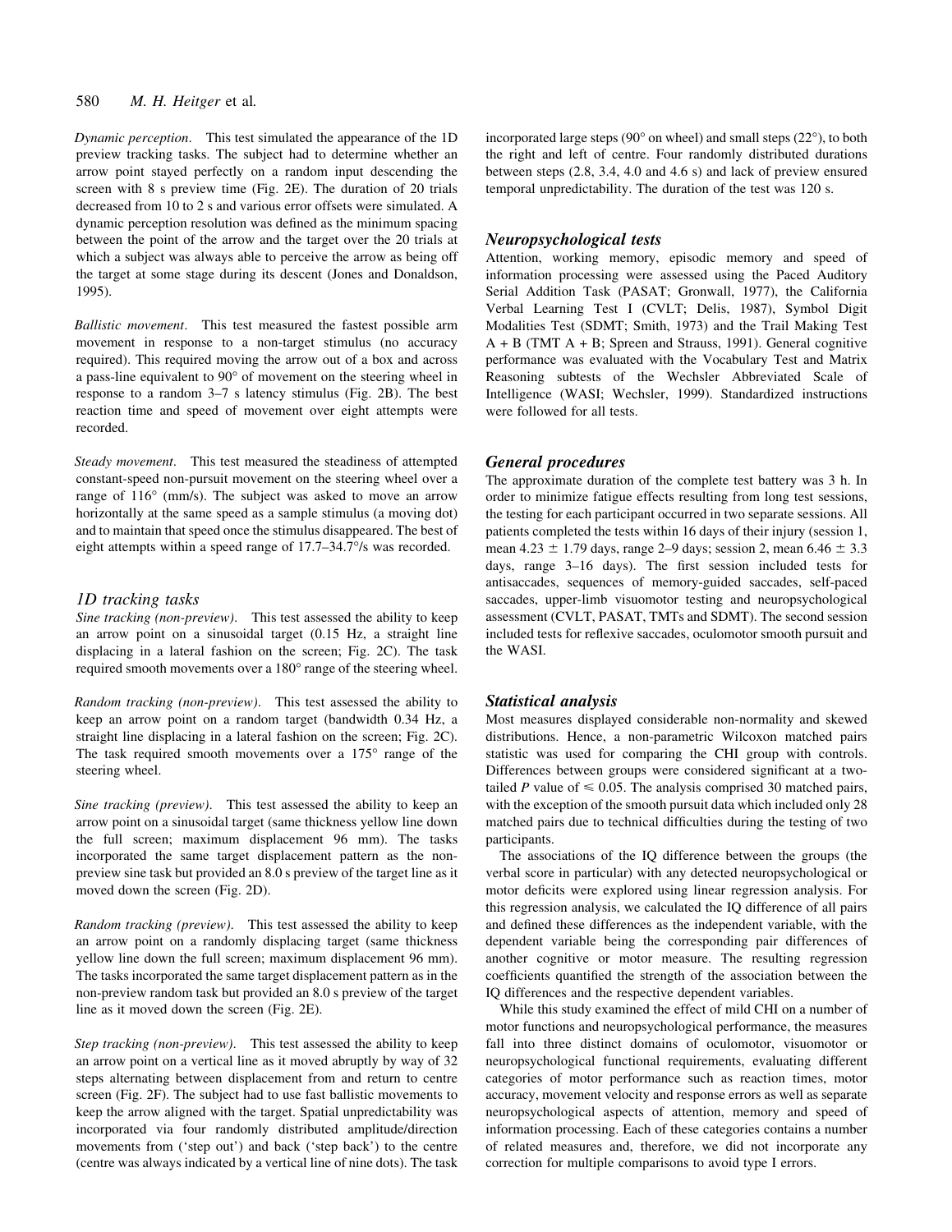Measure CHI  $(n = 30)$  Controls  $(n = 30)$  P level Mean SD Mean SD Latency (ms) Reflexive saccades 179 20 177 20 0.550<br>
Antisaccades 279 67 252 42 0.062 Antisaccades 279 67 252 42 0.062 Prosaccade errors 203 46 179 29 0.013 Prosaccade correction 162 105 139 82 0.110 Intersaccadic interval of self-paced saccades 560 140 494 110 0.042 No. of self-paced saccades 52.7 12.6 62.4 13.1 0.003 Directional errors (%) Antisaccades 27.4 19 19.0 12 0.055 Memory-guided sequences 10.4 11 2.6 5 0.003 Accuracy Primary saccade gain  $(G_n)$ Reflexive saccades  $\begin{array}{cccc} 0.97 & 0.04 & 0.98 & 0.05 & 0.308 \\ 1.56 & 0.60 & 1.33 & 0.41 & 0.085 \end{array}$ Antisaccades 1.56 0.60 1.33 0.41 0.085 Memory-guided sequences 1.11 0.30 0.96 0.18 0.019 Gain final eye position  $(G_f)$ Reflexive saccades 1.00 0.02 1.01 0.04 0.05<br>Antisaccades 1.49 0.48 1.21 0.25 0.011 Antisaccades 1.49 0.48 1.21 0.25<br>Memory-guided sequences 1.35 0.42 1.13 0.20 Memory-guided sequences 1.35 0.42 1.13 0.20 0.016 Self-paced saccades 1.02 0.09 1.01 0.06 0.861 Position error (PE, %) Reflexive saccades 6.33 2.9 6.37 4.1 0.557<br>Antisaccades 63.2 44 34.1 20 0.001 Antisaccades 63.2 44 34.1 20 0.001 Memory-guided sequences 57.1 45 33.0 17 0.006 Self-paced saccades 8.2 9.51 8.2 7.57 4.4 0.206 Velocity (°/s) Reflexive saccades 12° 409 39 419 45 0.428 14<sup>°</sup> 14<sup>5</sup> 14<sup>°</sup> 14<sup>°</sup> 14<sup>°</sup> 14<sup>°</sup> 14<sup>°</sup> 14<sup>5</sup> 15<sup>1</sup> 14<sup>°</sup> 15<sup>1</sup> 16<sup>3</sup> 16° 452 58 459 56 0.797 18<sup>°</sup> 18<sup>°</sup> 18<sup>°</sup> 18<sup>°</sup> 19<sup>3</sup> 19<sup>3</sup> 19<sup>3</sup> 19<sup>4</sup> 19<sup>3</sup> 195 20° 499 65 510 65 0.781 22° 521 55 531 61 0.585 24° 514 59 533 67 0.455 Antisaccades<br>5° 5° 321 119 333 86 0.338 15° 322 96 344 107 0.428 Self-paced saccades  $30^{\circ}$  562 88 603 73 0.078

Table 1 Saccades: latency, directional errors, accuracy and velocity

# **Results**

## Motor measures

## Saccadic reaction times (Table 1)

There was no difference between the groups in latencies for reflexive saccades. Conversely, the CHI group demonstrated prolonged latencies of directional errors (i.e. erroneous prosaccades) in the antisaccade task, longer intersaccadic intervals for self-pacing, corresponding to fewer self-paced saccades within 30 s, and a trend to longer antisaccade latencies. No deficit was detected on the correction times of the directional errors in the antisaccade task.

## Saccadic velocity (Table 1)

The CHI group showed normal saccadic velocities of reflexive saccades, antisaccades and self-paced saccades.

## Saccadic directional errors (Table 1)

In the antisaccade paradigm, the CHI group tended to show a higher number of directional errors and a clear increase in the number of directional errors in the sequences of memoryguided saccades.

#### Saccadic motor accuracy (Table 1)

The CHI group exhibited normal spatial accuracy on reflexive saccades. Conversely, the CHI group showed markedly poorer spatial accuracy on the mean absolute position error of final eye position on antisaccades and sequences of memory-guided saccades. The mean gain of antisaccade final eye position was abnormally hypermetric and, on memoryguided sequences, both the primary saccade gain and the final saccade gain showed significant hypermetria.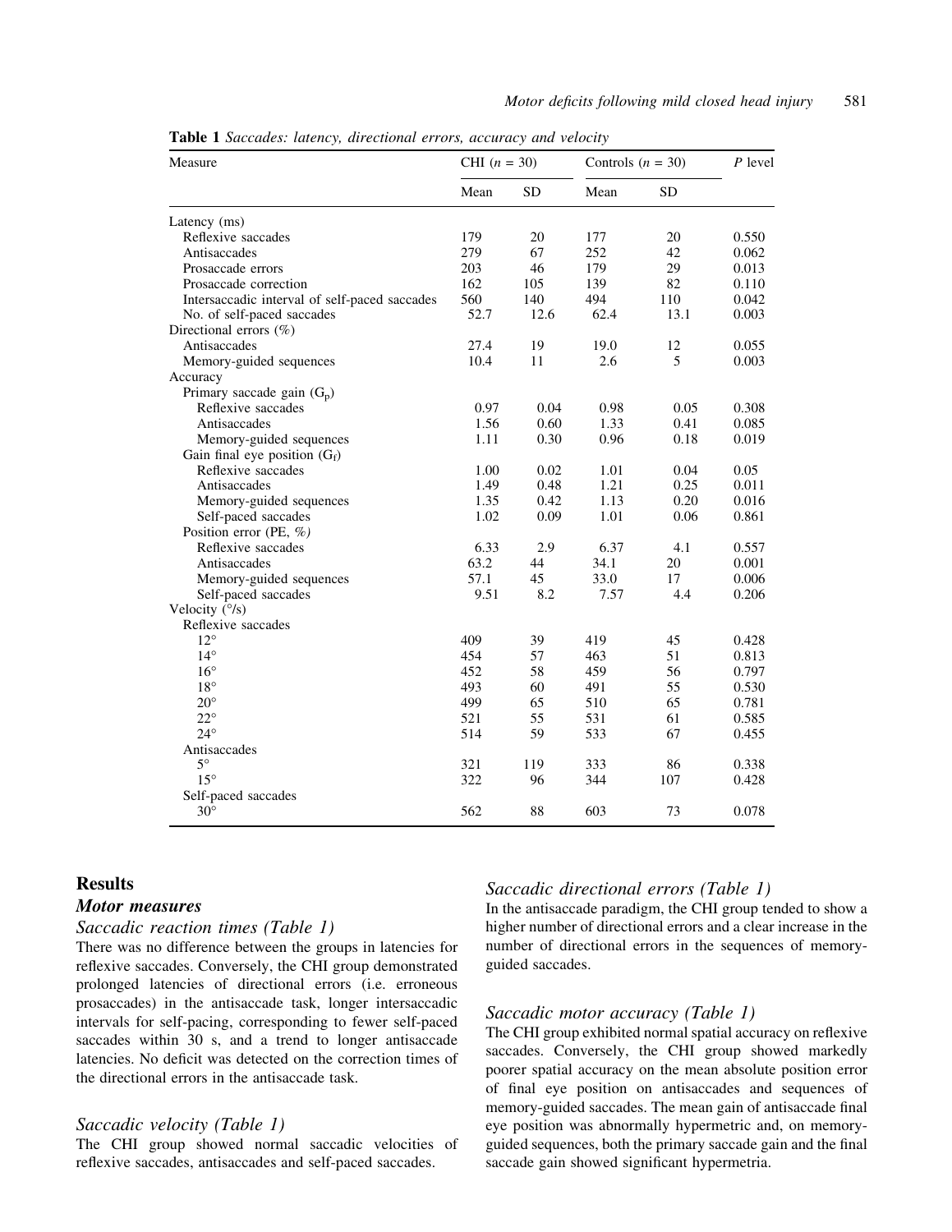|  |  | Table 2 Oculomotor smooth pursuit |  |  |
|--|--|-----------------------------------|--|--|
|--|--|-----------------------------------|--|--|

| Measure               | CHI $(n = 28)$ |           | Controls $(n = 28)$ |           | P level |
|-----------------------|----------------|-----------|---------------------|-----------|---------|
|                       | Mean           | <b>SD</b> | Mean                | <b>SD</b> |         |
| $20^{\circ}/s$        |                |           |                     |           |         |
| Average peak velocity | 19.1           | 1.9       | 19.6                | 1.7       | 0.375   |
| $Lag$ (ms)            | $-24.3$        | 51.5      | $-14.8$             | 30.8      | 0.649   |
| $40^{\circ}/s$        |                |           |                     |           |         |
| Average peak velocity | 38.9           | 3.0       | 39.1                | 3.4       | 0.187   |
| $Lag$ (ms)            | $-12.4$        | 23.6      | $-10.5$             | 19.2      | 0.967   |
| $60\%$                |                |           |                     |           |         |
| Average peak velocity | 53.8           | 7.9       | 53.5                | 7.3       | 0.829   |
| $Lag$ (ms)            | 28.1           | 29.0      | 27.0                | 32.8      | 0.919   |
| Random                |                |           |                     |           |         |
| Average peak velocity | 30.0           | 5.6       | 31.6                | 6.5       | 0.618   |
| $Lag$ (ms)            | 46.8           | 21.4      | 31.1                | 26.7      | 0.028   |

A more detailed analysis of the memory-guided sequences of saccades in our groups has been published elsewhere (Heitger et al., 2002). In summary, the results of that analysis showed that the impaired motor accuracy and hypermetria of the CHI group on memory-guided sequences remained following a split into individual sequence steps and independent amplitude tiers, further revealing an inverse relationship between amplitude size and magnitude of position errors. In addition, hypermetria was more pronounced for smaller saccade amplitudes. These deficits in the CHI group were also present in shortened memory-guided sequences. We found no deficits regarding number of saccades required to complete each sequence or temporal accuracy (timing and rhythm).

#### Oculomotor smooth pursuit (Table 2)

No impairment was seen in the sinusoidal smooth pursuit performance of the CHI group. However, the CHI subjects showed increased lag on the most difficult task, the random smooth pursuit, even though there was no difference in random average peak velocity.

# Visuoperception and upper-limb visuomotor performance (Table 3)

All subjects had a visual acuity of  $\geq 6/9$  on the Snellen chart and there was no group difference. The only visuoperceptual difference between groups was on static perception. On basic motor function, the CHI group had a reduced arm movement peak velocity, whereas arm movement reaction time and arm movement steadiness were not found to be impaired.

Consistent deficits were present on the 1D tracking tasks evidenced by larger mean absolute errors on sine, random, sine with preview and step tracking. The CHI group also showed a longer lag on step tracking and sine tracking.

# Neuropsychological measures (Table 4)

On the PASAT, the CHI group performed worse on the fastest (1.2 s) pacing while the impairments on the slower paces were, at best, marginal. The CHI group also performed less well on the SDMT and had longer time to completion scores on the TMT B. No difference was found on the time to completion scores of TMT A. The CHI group made fewer errors on the TMT A, whereas there was no significant difference in error rate on the TMT B. The CHI group also achieved lower performance on several measures of the CVLT. The CHI group had a lower full-scale WASI IQ, which was primarily due to a lower Vocabulary Test score.

# Associations between (verbal) IQ and other measures

While the performance on tests for both verbal and performance IQ may be impaired following mild head trauma, the literature on this topic indicates that performance IQ usually shows the adverse effects of head trauma to a larger extent than verbal IQ (e.g. Crosson et al., 1990; Reitan and Wolfson, 1997; Richardson, 2000). Finding the opposite (preserved performance IQ and impaired verbal IQ) in our study suggests that the observed IQ difference may have been due to an unexpected selection bias, with the control group having a higher IQ even compared with the pre-morbid IQ of the CHI group. We therefore used linear regression analysis to explore further whether the motor deficits and the poorer neuropsychological performance were associated with the IQ difference between our groups.

Our analysis confirmed that the difference in full WASI IQ was caused by the differences on the WASI Vocabulary Test. Consequently, we concentrated on the Vocabulary  $T$  score as a measure of verbal IQ. Although the difference in years of education was marginally significant  $(12.8 \text{ versus } 13.2,$  $P = 0.054$ , this variable accounted for <6% of the variation in verbal IQ ( $R^2 = 0.055$ ), and the group difference in verbal IQ remained after controlling for years of education  $(P = 0.007)$ .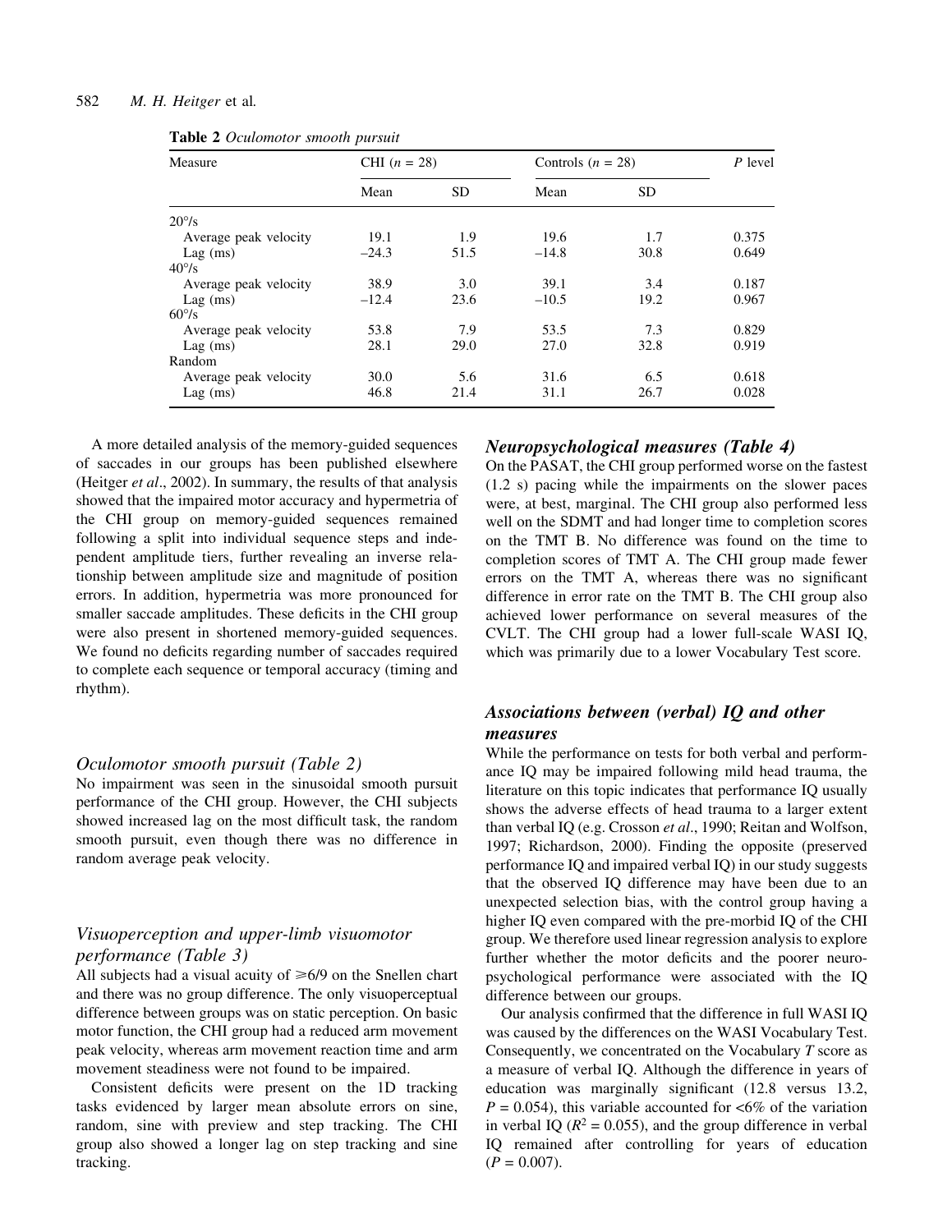| Measure                             | CHI $(n = 30)$ |           | Controls $(n = 30)$ |           | P level |
|-------------------------------------|----------------|-----------|---------------------|-----------|---------|
|                                     | Mean           | <b>SD</b> | Mean                | <b>SD</b> |         |
| Visuoperceptual tests               |                |           |                     |           |         |
| Visual acuity (Snellen denominator) | 5.56           | 1.4       | 5.30                | 1.1       | 0.422   |
| Visual resolution (mm)              | 0.42           | 0.1       | 0.42                | 0.1       | 1       |
| Arrow perception (no. correct)      | 12.97          | 0.2       | 13                  | 0.0       | 0.32    |
| Static perception (mm)              | 1.30           | 0.8       | 1.01                | 0.1       | 0.01    |
| Dynamic perception (mm)             | 1.78           | 0.6       | 1.61                | 0.6       | 0.3     |
| Basic motor function                |                |           |                     |           |         |
| Reaction time (ms)                  | 294            | 32.9      | 280                 | 31.3      | 0.132   |
| Movement peak velocity (mm/s)       | 821            | 246       | 949                 | 225       | 0.033   |
| Steadiness (mm/s)                   | 2.98           | 1.12      | 2.63                | 1.00      | 0.153   |
| Tracking mean absolute error (mm)   |                |           |                     |           |         |
| Sine tracking                       | 6.96           | 1.7       | 5.78                | 1.5       | 0.003   |
| Random tracking                     | 6.96           | 1.8       | 6.18                | 1.5       | 0.017   |
| Sine tracking with preview          | 8.45           | 2.6       | 7.25                | 2.3       | 0.021   |
| Random tracking with preview        | 6.2            | 2.3       | 5.37                | 1.6       | 0.11    |
| Step tracking                       | 11.34          | 1.5       | 10.37               | 1.1       | 0.002   |
| Tracking mean lag (ms)              |                |           |                     |           |         |
| Sine tracking                       | 68.6           | 31.9      | 57.8                | 28.8      | 0.051   |
| Random tracking                     | 115.4          | 39.3      | 106.3               | 35.5      | 0.161   |
| Sine tracking with preview          | 63.4           | 68.4      | 62.4                | 47.6      | 0.942   |
| Random tracking with preview        | 89.6           | 61.9      | 82.4                | 63.4      | 0.942   |
| Step tracking                       | 642.0          | 102.9     | 588.8               | 57.9      | 0.013   |

Table 3 Visuoperceptual and upper-limb visuomotor measures

| Measure                      | CHI $(n = 30)$ |           | Controls $(n = 30)$ |           | $P$ level |
|------------------------------|----------------|-----------|---------------------|-----------|-----------|
|                              | Mean           | <b>SD</b> | Mean                | <b>SD</b> |           |
| PASAT (Z-score)              |                |           |                     |           |           |
| 2.4 s pacing                 | $-0.74$        | 1.11      | $-0.35$             | 1.19      | 0.063     |
| $2.0$ s pacing               | $-0.64$        | 0.89      | $-0.27$             | 0.95      | 0.139     |
| 1.6 s pacing                 | $-0.53$        | 0.83      | $-0.16$             | 0.81      | 0.091     |
| 1.2 s pacing                 | $-0.57$        | 0.75      | $-0.21$             | 0.81      | 0.039     |
| SDMT (Z-score)               | 0.11           | 1.04      | 0.73                | 0.97      | 0.020     |
| Trail making                 |                |           |                     |           |           |
| Time test $A(s)$             | 24.67          | 18.16     | 22.53               | 5.85      | 0.133     |
| Time test $B(s)$             | 62.60          | 18.16     | 52.47               | 17.42     | 0.020     |
| Errors test A                | 0.13           | 0.35      | 0.53                | 0.82      | 0.016     |
| Errors test B                | 0.38           | 0.68      | 0.33                | 0.61      | 0.875     |
| WASI                         |                |           |                     |           |           |
| WASI IO                      | 106.87         | 13.27     | 114.83              | 11.91     | 0.008     |
| Vocabulary $T$ score         | 52.70          | 9.37      | 59.17               | 7.43      | 0.002     |
| Matrix T score               | 54.80          | 7.74      | 57.53               | 7.65      | 0.073     |
| CVLT (Z-score)               |                |           |                     |           |           |
| Total standard score         | 42.40          | 12.66     | 53.83               | 11.10     | 0.003     |
| Trial 1                      | $-0.37$        | 1.16      | 0.03                | 0.89      | 0.210     |
| Trial 5                      | $-1.40$        | 1.61      | $-0.10$             | 1.35      | 0.008     |
| List B                       | $-0.30$        | 1.15      | 0.07                | 1.23      | 0.226     |
| Short delay free recall      | $-1.33$        | 1.15      | 0.10                | 1.09      | 0.001     |
| Short delay cued recall      | $-1.27$        | 1.26      | $-0.27$             | 1.20      | 0.010     |
| Long delay free recall       | $-1.10$        | 1.37      | $-0.33$             | 1.03      | 0.028     |
| Long delay cued recall       | $-1.47$        | 1.22      | $-0.50$             | 1.11      | 0.007     |
| Semantic cluster             | $-0.93$        | 0.98      | $-0.23$             | 1.19      | 0.019     |
| Serial cluster               | 0.30           | 1.09      | $-0.07$             | 1.14      | 0.183     |
| Recall consistency           | $-0.37$        | 1.03      | 0.10                | 0.84      | 0.070     |
| Recognition hits             | $-0.97$        | 1.56      | $-0.37$             | 0.85      | 0.111     |
| Recognition discriminability | $-0.27$        | 0.52      | $-0.03$             | 0.18      | 0.028     |

# Table 4 Neuropsychological measures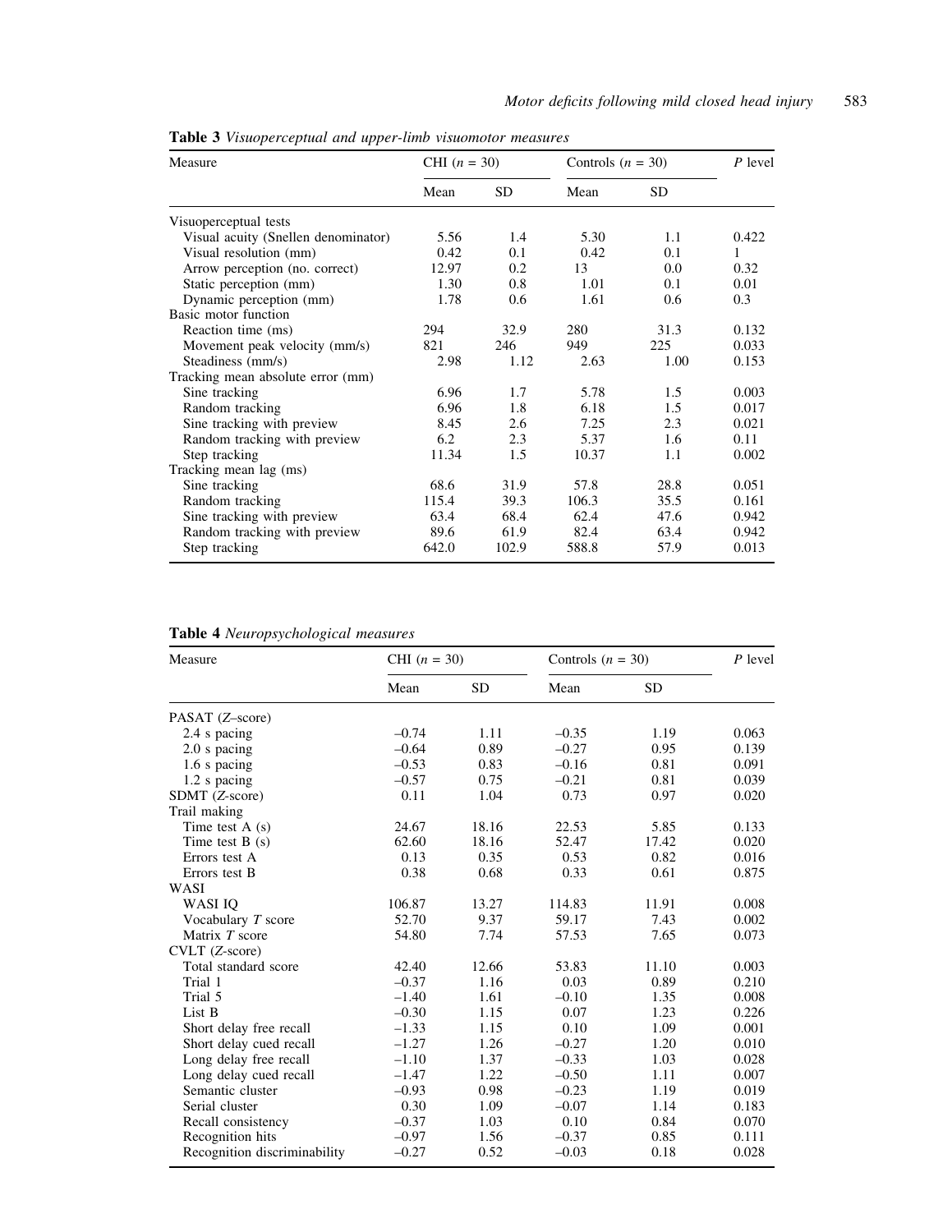Table 5 Associations between WASI vocabulary T score and neuropsychological measures

| Neuropsychological measures   | Regression<br>$\beta$ coefficient | $P$ level |
|-------------------------------|-----------------------------------|-----------|
| PASAT (Z-score)               |                                   |           |
| 2.4 s pacing                  | 0.44                              | 0.02      |
| 2.0 s pacing                  | 0.36                              | 0.05      |
| 1.6 s pacing                  | 0.51                              | 0.004     |
| $1.2$ s pacing*               | 0.47                              | 0.01      |
| SDMT (Z-score)                | 0.56                              | 0.001     |
| Trail making                  |                                   |           |
| Time test A                   | $-0.07$                           | 0.69      |
| Time test $B^*$               | 0.32                              | 0.09      |
| CVLT (Z-score)*               |                                   |           |
| Total standard*               | 0.49                              | 0.01      |
| Trial 1                       | 0.30                              | 0.10      |
| Trial $5*$                    | 0.47                              | 0.01      |
| List B                        | 0.33                              | 0.07      |
| Short delay free*             | 0.31                              | 0.10      |
| Short delay cued*             | 0.30                              | 0.11      |
| Long delay free*              | 0.34                              | 0.07      |
| Long delay cued*              | 0.31                              | 0.09      |
| Recall consistency            | 0.43                              | 0.02      |
| Semantic cluster*             | 0.07                              | 0.70      |
| Serial cluster                | 0.09                              | 0.64      |
| Recognition hits              | $-0.16$                           | 0.41      |
| Recognition discriminability* | 0.07                              | 0.72      |

\*Impaired in CHI group on Wilcoxon matched pairs analysis.

The linear regression analysis detected no significant associations between verbal or full WASI IQ and any of the oculomotor or visuomotor deficits (all  $P$  levels  $>0.2$ , with the exception of visuomotor sine tracking with  $P = 0.08$ . Conversely, we found significant associations between the IQ performance and most of the neuropsychological measures (Table 5), including the PASAT, SDMT and some measures of the CVLT, showing that IQ impacted significantly on the results of other neuropsychological tests. No significant association was found between verbal IQ and the TMTs A or B. Further analysis of the measures associated with IQ (which comprised neuropsychological measures only) showed that, in all cases, any significant differences between the groups disappeared after controlling for verbal IQ difference and no new significant effects emerged (Table 6).

## **Discussion**

The results from this study indicate that mild CHI causes deficits in saccades and impaired upper-limb visuomotor function, despite there being no oculomotor or visuomotor deficits on standard clinical examination. Whilst the patient group also scored lower on several neuropsychological tests, most of these differences could be accounted for by the sampling-dependent IQ difference between the groups, which adversely affected the neuropsychological test results while having no significant effects on the motor performance. This indicates that the extent of head trauma-related cognitive deficits was marginal and that impairment of oculomotor and arm visuomotor function can occur independently of neuropsychological deficits following mild CHI.

The finding that our groups did not differ regarding visual acuity and accuracy of normal reflexive saccades suggests that the observed motor deficits were not due to a fault in the sensory system delivering visual information to the cerebral motor areas. This implies that the observed motor deficits were likely to be due to the impaired transformation of sensory input to motor output in key components of the cerebral motor systems.

## Oculomotor deficits

There have been few previous studies on eye movement function following CHI. Mulhall et al. (1999) undertook bedside examinations of antisaccades, single memory-guided saccades and self-paced saccades in a group of 19 cases of severe head trauma, and the only significant difference was a lower number of self-paced saccades in the head-injured group. They compared their findings with results from infrared oculographic tests of saccades and concluded that bedside tests of saccades have only limited value in patients with head trauma. Williams et al. (1997) found saccade deficits in 16 patients with severe traumatic brain injury (mean PTA of 43.7 days). Their findings included prolonged latencies of reflexive saccades, antisaccades and simple memory-guided saccades, smaller numbers of self-paced saccades, hypometria of reflexive saccades and increased response errors on antisaccades and simple memory-guided saccades. While we detected saccadic deficits similar to Williams *et al.*, the impairments of our CHI group were smaller in degree, compatible with the much less severe injury status of our patient group. Crevits et al. (2000) investigated latencies and response errors in single remembered saccades and antisaccades following mild CHI, but detected no saccadic deficits. Their selection criteria were similar to our own (GCS  $13-15$ , PTA <24 h, impaired consciousness) with 25 non-intoxicated mild CHI patients and a separately analysed subgroup of six intoxicated cases. However, all cases showed the maximal GCS score of 15, only 15 had lost consciousness, none exceeded a PTA of 1 h and seven patients experienced no PTA at all. Thus, the likely reason why Crevits et al. failed to detect oculomotor deficits is that their final CHI group was milder than our own. Furthermore, their tasks were different from our paradigms, comprising long stimulus presentation times  $(3-5 s)$  and constant amplitudes, and thereby considerably easing response pressure for the subjects. These factors, we believe, are likely to have contributed to the negative results of Crevits et al. (2000).

Imaging studies and assessment of motor performance in patients with focal brain lesions or neurological disorders have led to a good understanding of the functional neuroanatomy of eye movements. The decreased accuracy and increased response errors in memory-guided sequences and antisaccade task are consistent with deficits originating in the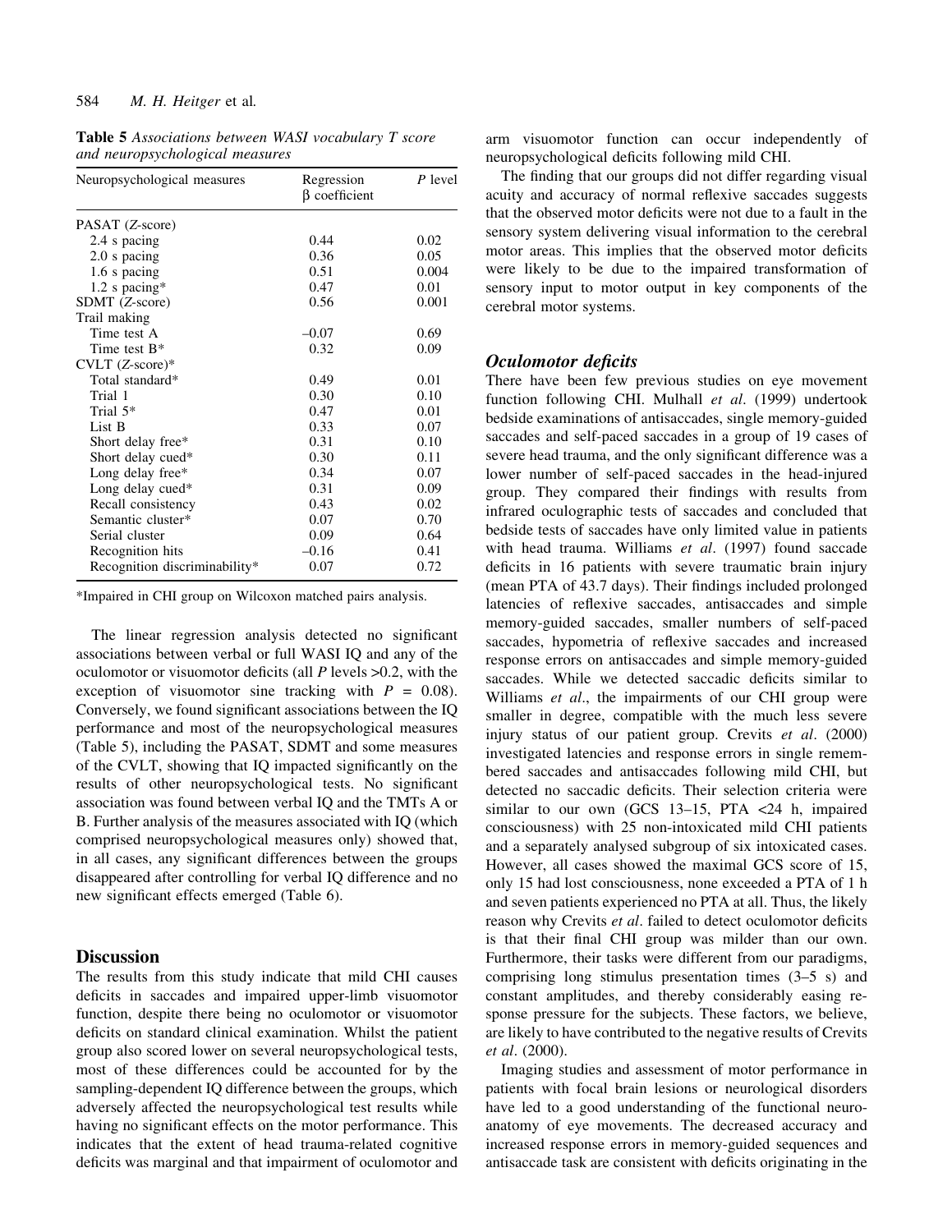| Measure            | Corrected<br>difference | $P$ level | Group differences significantly<br>different from zero after<br>controlling for (verbal) IQ? |
|--------------------|-------------------------|-----------|----------------------------------------------------------------------------------------------|
| PASAT (Z-score)    |                         |           |                                                                                              |
| 2.4 s pacing       | $-0.04$                 | 0.89      | N <sub>0</sub>                                                                               |
| 2.0 s pacing       | 0.04                    | 0.88      | N <sub>0</sub>                                                                               |
| 1.6 s pacing       | $-0.02$                 | 0.92      | N <sub>0</sub>                                                                               |
| 1.2 s pacing       | 0.04                    | 0.85      | N <sub>0</sub>                                                                               |
| SDMT (Z-score)     | 0.09                    | 0.73      | N <sub>0</sub>                                                                               |
| $CULT (Z-score)$   |                         |           |                                                                                              |
| Total standard     | 5.79                    | 0.10      | N <sub>0</sub>                                                                               |
| Trial 5            | 0.59                    | 0.20      | N <sub>0</sub>                                                                               |
| Recall consistency | 0.08                    | 0.78      | N <sub>0</sub>                                                                               |

Table 6 Corrected group differences for all measures sharing significant associations with IO

posterior parietal cortex (PPC) (Gnadt and Andersen, 1988; Muri et al., 1996; Zhang and Barash, 2000; Heide et al., 2001), supplementary motor area (SMA) (Pierrot-Deseilligny et al., 1991a; Schlag-Rey et al., 1997), frontal eye field (FEF) (Guitton et al., 1985; Fukushima et al., 1994; Rivaud et al., 1994; Pierrot-Deseilligny et al., 1995; Ploner et al., 1999) and dorsolateral prefrontal cortex (DLPFC) (Pierrot-Deseilligny et al., 1991a; Brandt et al., 1998; Gaymard et al., 1998). The impaired CHI performance on sequences of memory-guided saccades emphasizes impaired function of the SMA (Gaymard et al., 1990; Muri et al., 1994, 1995). Interruption of input from the FEF and the DLPFC into the superior colliculus pathway has been suggested as a possible reason for significantly decreased rates of self-paced saccades following head trauma (Williams  $et$  al., 1997). The significantly lower number of self-paced saccades in our patient group indicates impaired function of frontal brain regions, particularly the FEF. Lesions in the FEF impair the ability to generate saccades but do not impair the ability to suppress erroneous prosaccades in the antisaccade task (Gaymard et al., 1999). This is consistent with the combination of fewer selfpaced saccades but only marginally increased rates of erroneous prosaccades in our CHI group.

Prolonged saccadic latencies suggest frontal lobe damage (Pierrot-Deseilligny et al., 1991b; Fukushima et al., 1994; Rivaud et al., 1994; Terao et al., 1998; Gaymard et al., 1999; Connolly et al., 2002) although dysfunction of the PPC may also contribute to increased saccade latencies (Braun et al., 1992; Elkington et al., 1992; Terao et al., 1998). The discrepancy between normal latencies of simple reflexive saccades and prolonged latencies of erroneous prosaccades in the antisaccade task appears unusual, as these prosaccades are essentially also reflexive saccades by nature. While there are indications that erroneous prosaccades in the antisaccade task may have longer latencies than simple reflexive saccades (personal communication relating to Terao et al., 1998), there are no previous examples in the literature for the observed contrast between latencies of reflexive saccades and erroneous prosaccades in the antisaccade task. Thus, we can only

speculate on the underlying cause of the prolonged prosaccade latencies in our CHI group. The execution of such prosaccades is significantly influenced by the context and increased attentional complexity of the antisaccade task, which comprises diversion of attention away from the stimulus as well as activated response inhibition, and by the concurrent top-down process of antisaccade preparation, which involves different activation patterns in frontal and parietal brain regions compared with intentional prosaccades (Sweeney et al., 1996; Doricchi et al., 1997; Schlag-Rey et al., 1997; Everling et al., 1998; Connolly et al., 2002). We suggest that CHI impaired the synchronization of the simultaneous processes of antisaccade preparation and prosaccade inhibition, whereby the antisaccade preparation is initiated and in progress when prosaccade inhibition fails, triggering the termination of the antisaccade preparation and the initiation of a delayed prosaccade. This effect may become even stronger if response inhibition is only marginally impaired, as observed in our CHI group, causing the prosaccade inhibition to fail mostly in the late stages of antisaccade preparation.

While the FEF and the parietal eye field (PEF) act complementarily in the triggering of saccades, the initiation of reflexive visually guided saccades appears to be mediated predominantly by the PEF (Pierrot-Deseilligny et al., 2002). Consequently, the normal latency of reflexive saccades in the CHI group may suggest preservation of PEF function. However, the posterior parietal cortex also represents the cortical substrate for the visuospatial transformation and integration of primary visuosensory information from the striate cortex, this being essential for accurate eye and arm movement and involving multiple areas within the PPC (Pierrot-Deseilligny et al., 2003b). Zhang and Barash (2000) showed that the lateral intraparietal area contributes to sensorimotor transformations for antisaccades, and transcranial magnetic stimulation (TMS) over the PPC has been found to prolong antisaccade latencies if applied within 80– 100 ms of stimulus onset (Terao et al., 1998). Recordings of cerebral event-related potentials have shown that the parietal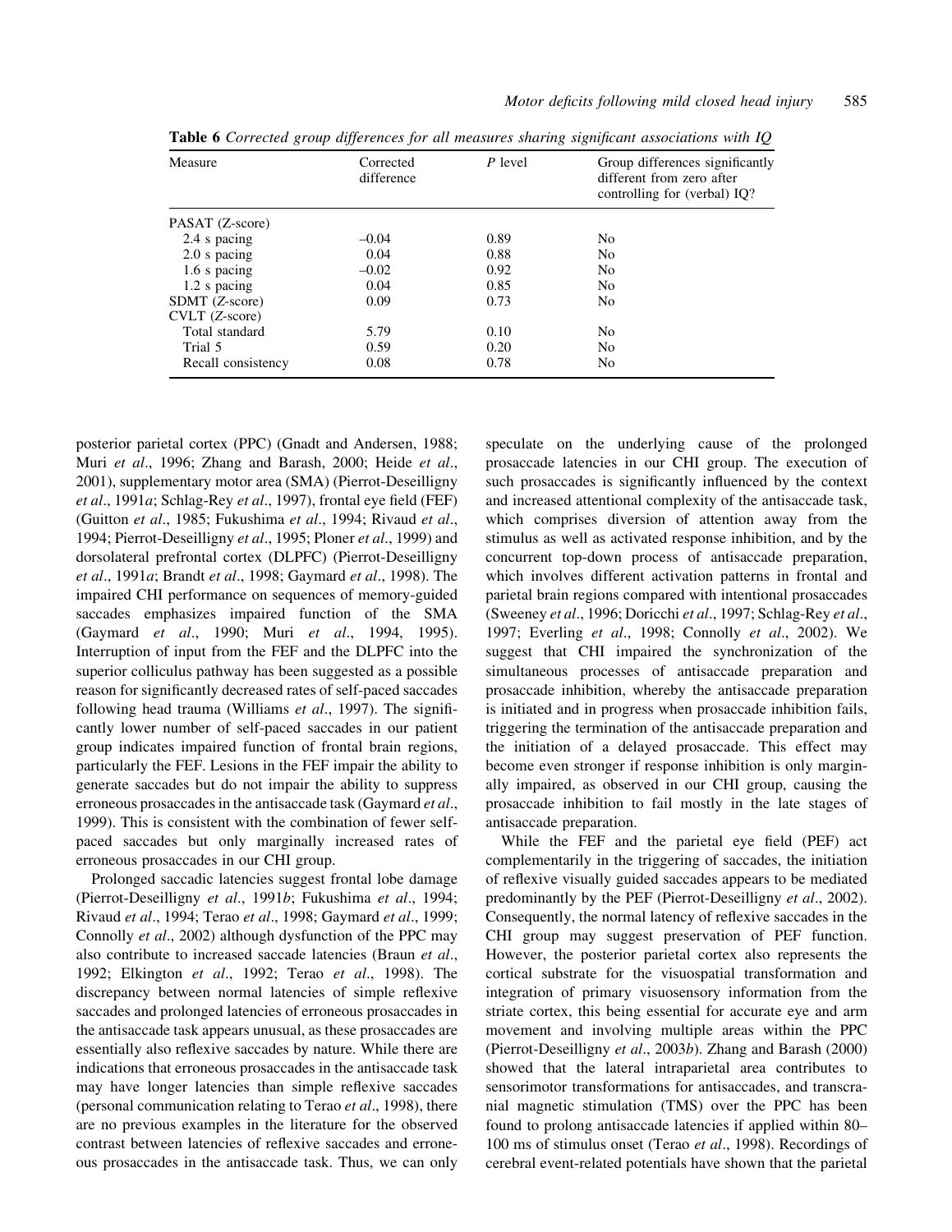cortex participates in generating a neural representation of the antisaccade stimulus in the hemifield ipsilateral to the stimulus before saccade generation (Everling et al., 1998). However, visuospatial transformation and positional coding in the PPC appear to be most crucial for the execution and accuracy of memory-guided sequences of saccades, with functional MRI showing activation of multiple foci within the PPC during triple-step memory-guided sequences as used in our study (Heide et al., 2001). TMS over the PPC causes inaccuracy of memory-guided saccades (Oyachi and Ohtsuka, 1995), and Heide et al. (1995, 1998) showed that lesions affecting the PPC cause saccadic dysmetria in memory-guided sequences. The induction of 'artificial lesions' via application of TMS over the PPC during sequenced saccades similarly produces saccadic inaccuracy (van Donkelaar and Muri, 2002) and further impairs visuospatial transformation in the case of arm movements (van Donkelaar et al., 2002). Both Heide et al. (2001) and van Donkelaar et al. (2002) proposed that the PPC is crucial for spatial constancy across saccades and is a key substrate for the necessary visuospatial transformations. These spatial computations include the use of extraretinal information (efference copy) on saccadic eye displacement for updating the spatial representation of consecutive targets within a sequence. Based on the results of a recent study on memoryguided saccade sequences in 10 patients with PPC lesions, Heide et al. (2003) concluded that the observed spatial inaccuracy of saccades was due to a deficit in computing the efference copy signal for a current saccade, resulting in faulty spatial referencing and inaccurate updating of the retinal location for the next saccade target. In the light of these findings, the significant saccadic inaccuracy of memoryguided sequences and antisaccades, in combination with significant upper-limb inaccuracy, in our CHI group suggests impaired function of the PPC.

In summary, the results of the saccade tasks indicate that motor functions originating in frontal regions such as the FEF and SMA were likely to be impaired in our patient group either by direct injury or by deafferentation due to diffuse axonal injury. Conversely, the marginal deficit of the CHI group on directional errors in the antisaccade task suggests only limited damage to the DLPFC, as lesions to prefrontal areas are likely to cause significant impairments on the directional error rate in the antisaccade task (Walker *et al.*, 1998; Pierrot-Deseilligny et al., 2003a). The poorer motor accuracy of antisaccades and, in particular, sequences of memory-guided saccades further suggests that the function of parietal areas such as the PPC was also adversely affected.

The near normal oculomotor smooth pursuit performance suggests that deeper brain regions, temporal areas such as the middle temporal and medial superior temporal area, and the cerebellum are largely spared from damage in mild CHI (Tusa and Ungerleider, 1988; Thier et al., 1991; Pierrot-Deseilligny and Gaymard, 1992; Morrow and Sharpe, 1993). Further, the cerebellar vermis mediates the subconscious adaptation of reflexive saccades (Desmurget  $et$   $al., 2000$ ),

which has also been demonstrated to be unaffected in mild CHI (Heitger et al., 2001).

Saccadic peak velocity has been applied previously as a measure for function of the reticular brainstem formation (Bittencourt  $et$  al., 1981). The finding of preserved saccadic velocities in our CHI group suggests minimal damage to deeper subcortical structures and the brainstem. Thus, our results support the notion of a centripetal gradient of impact forces causing neural damage in CHI (Wilson, 1990), consistent with research on the biomechanics of CHI (Wilson, 1990; Ommaya, 1995).

# Upper-limb visuomotor deficits

There is only limited previous evidence of impaired upperlimb visuomotor function following CHI despite substantial evidence of impairment of upper-limb visuomotor performance in patients with focal lesions or neurological disorders (e.g. Oepen et al., 1985; Jones et al., 1989, 1996; Hocherman and Giladi, 1998; Schwartz et al., 1999). Jones and Donaldson (1981) showed the adverse effects of severe traumatic brain injury on upper-limb motor function using early versions of the visuomotor tests used in this study. Chistyakov et al. (1998) used TMS to demonstrate that minor head injury can alter motor cortex excitability, which is likely to adversely affect visuomotor performance, although they did not demonstrate this quantitatively. Ingersoll (1993), looking at posture control following sport-related CHI, suggested that somatosensory input appears to be improperly processed following CHI.

There is a widespread neural network for limb motor processing involving multiple corticocortical connections. Visuomotor control simultaneously engages functionally related frontal and parietal areas linked by corticocortical connections (Caminiti et al., 1998). Several studies have emphasized the importance of parietal areas for motor control (Andersen, 1995; DeSouza et al., 2000; Ferraina et al., 2001). Primate- and human-based research has shown that other areas such as the SMA (Ohara et al., 2000), pre-SMA (Picard and Strick, 1996) and the dorsal and ventral premotor cortex (Kurata, 1994) are essential for movement-related visuomotor coordination, with specialization of the ventral premotor cortex for motor execution under visual guidance. The cerebellum also projects to the primary motor cortex via the thalamus, and thereby shares a function in motor programming of limb movements. Purkinje cell populations in the cerebellar cortex contribute substantially to the encoding of (non-ballistic) arm movement velocity (Coltz et al., 1999). Consequently, the finding of intact arm movement steadiness in the CHI group further supports the notion of preserved cerebellar function.

We propose that deficits in upper-limb visuomotor performance are likely to have their origin in impaired sensory input transformation in the PPC or premotor cortex, impaired function of the premotor areas or damage to corticocortical connections between frontal and parietal motor areas. This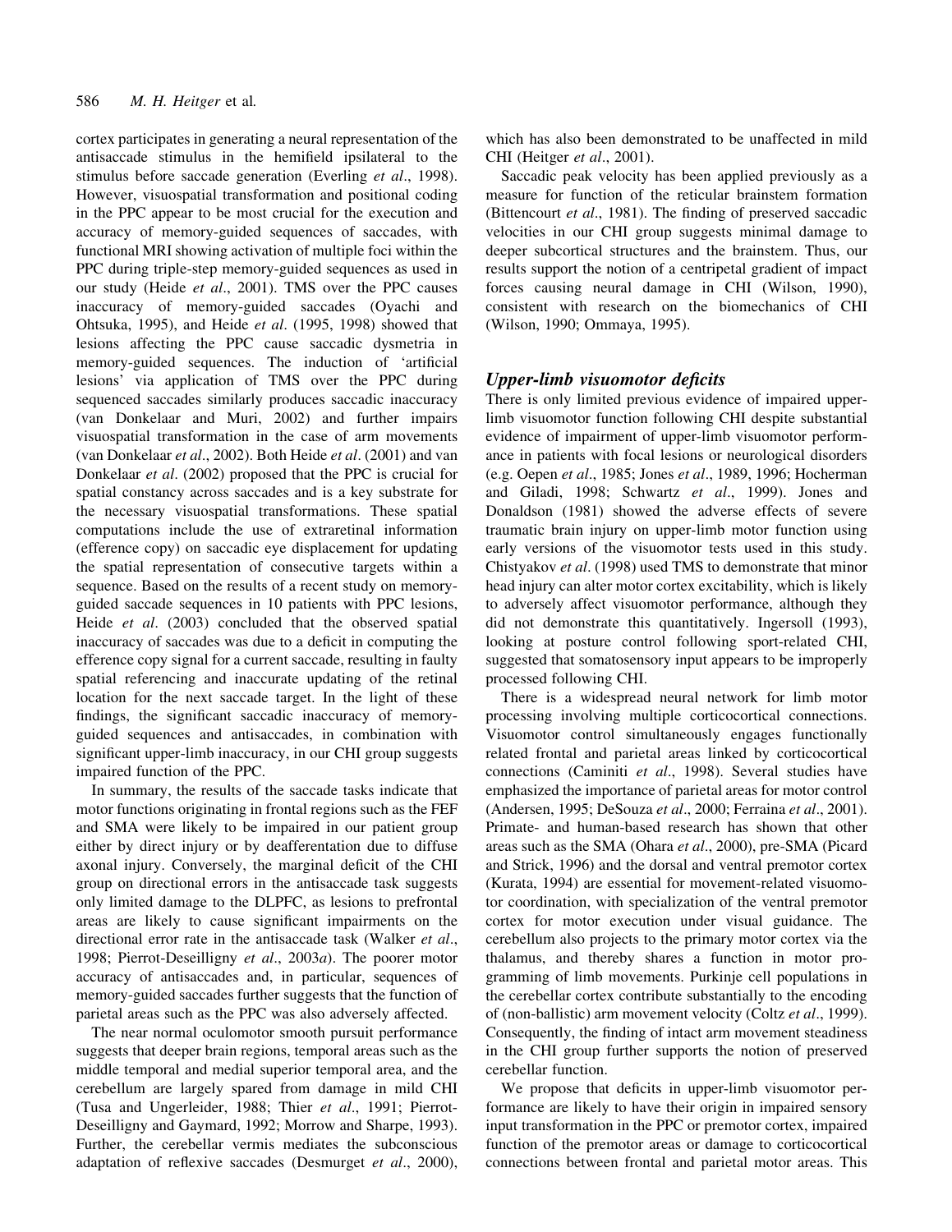interpretation would be consistent with the oculomotor abnormalities suggesting functional damage mainly to frontal and parietal brain regions. While visual resolution was preserved and perception remained unaffected in two out of three perceptual tasks in the visuomotor battery, the CHI group demonstrated a deficit on the static perception of the visuomotor target reference. This observation suggests that perceptual transformations of the visuomotor target display in the PPC were adversely affected, given that the normal reflexive saccade accuracy implies undamaged visuosensory input systems. However, it is unclear, especially as the more complex dynamic perception was preserved in our CHI group, whether the apparent deficit in static perception impacted significantly on the visuomotor 1D tracking tasks, which are also of dynamic nature.

#### Neuropsychological factors

The initial Wilcoxon matched pairs analysis revealed significantly lower scores of the CHI group on the PASAT, SDMT, TMT B, CVLT and the WASI, consistent with previous evidence of neuropsychological deficits following mild CHI (Bassett and Slater, 1990; Bohnen et al., 1992; Levin et al., 1992; Arcia and Gualtieri, 1993, 1994; Macciocchi et al., 1996; Parker and Rosenblum, 1996; Tremont et al., 1997; Tiller and Persinger, 1998; Wallesch  $et \ al., 2001$ ). It was evident, however, that these specific differences were due to an unexpected difference in verbal IQ between the groups. Our findings were therefore similar to those of other reports, such as Taylor et al. (1996), who examined whiplash patients and found no differences on neuropsychological tests such as the PASAT once IQ has been controlled for.

These findings indicate that the apparent CHI deficits on PASAT, SDMT and several measures of the CVLT were not triggered primarily by the impact of mild CHI and that the levels of head injury-related neuropsychological impairment in the CHI group were marginal and much smaller than evident from the primary Wilcoxon matched pairs analysis. These results generally indicate good levels of cognitive functioning, attention, speed of information processing and short-term/working memory in our CHI group and support the notion that any cognitive deficits had, at most, a minor impact on motor performance. The oculomotor and upperlimb visuomotor deficits were, as evident from the linear regression analysis, unrelated to the levels of neuropsychological performance including IQ.

## **Conclusions**

This study shows that mild CHI impairs multiple motor systems. The nature of the observed motor deficits indicates that mild CHI impairs motor functions originating predominantly in frontal and dorso-parietal brain regions, and that deeper subcortical areas, the occipital lobe and the cerebellum, are largely spared from damage.

The current findings indicate that abnormalities of saccades and upper-limb visuomotor function following CHI may provide sensitive markers of cerebral dysfunction, independent of psychometric status. We believe that sensitive computerized motor testing may have the potential to supplement established methods for CHI patient assessment and that further studies are warranted to determine whether such motor testing might help to predict and to track recovery after mild CHI.

# Acknowledgements

We wish to thank the Neurological Foundation of New Zealand and the Canterbury Medical Research Foundation for their support of our research.

#### References

- Andersen RA. Encoding of intention and spatial location in the posterior parietal cortex. Cereb Cortex 1995; 5: 457-69.
- Angel RW, Alston W, Higgins JR. Control of movement in Parkinson's disease. Brain 1970; 93: 1-14.
- Arcia E, Gualtieri CT. Association between patient report of symptoms after mild head injury and neurobehavioural performance. Brain Inj 1993; 7: 481±9.
- Arcia E, Gualtieri CT. Neurobehavioural performance of adults with closedhead injury, adults with attention deficit, and controls. Brain Inj 1994; 8: 395±404.
- Bassett SS, Slater EJ. Neuropsychological function in adolescents sustaining mild closed head injury. J Pediatr Psychol 1990; 15: 225-36.
- Binder LM, Rohling ML, Larrabee J. A review of mild head trauma. Part I: meta-analytic review of neuropsychological studies. J Clin Exp Neuropsychol 1997; 19: 421-31.
- Bittencourt PR, Wade P, Smith AT, Richens A. The relationship between peak velocity of saccadic eye movements and serum benzodiazepine concentration. Br J Clin Pharmacol 1981; 12: 523-33.
- Bloxham CA, Mindel TA, Frith CD. Initiation and execution of predictable and unpredictable movements in Parkinson's disease. Brain 1984; 107: 371±384.
- Bohnen N, Jolles J. Neurobehavioral aspects of postconcussive symptoms after mild head injury. J Nerv Ment Dis 1992; 180: 683-92.
- Bohnen N, Jolles J, Twijnstra A. Neuropsychological deficits in patients with persistent symptoms six months after mild head injury. Neurosurgery 1992; 30: 692-5; discussion 695-6.
- Brandt SA, Ploner CJ, Meyer BU, Leistner S, Villringer A. Effects of repetitive transcranial magnetic stimulation over dorsolateral prefrontal and posterior parietal cortex on memory-guided saccades. Exp Brain Res 1998; 118: 197-204.
- Braun D, Weber H, Mergner T, Schulte-Monting J. Saccadic reaction times in patients with frontal and parietal lesions. Brain 1992; 115: 1359-86.
- Caminiti R, Ferraina S, Mayer A. Visuomotor transformations: early cortical mechanisms of reaching. Curr Opin Neurobiol 1998; 8: 753-61.
- Chen SH, Kareken DA, Fastenau PS, Trexler LE, Hutchins GD. A study of persistent post-concussion symptoms in mild head trauma using positron emission tomography. J Neurol Neurosurg Psychiatry 2003; 74: 326-32.
- Chistyakov AV, Soustiel JF, Hafner H, Elron M, Feinsod M. Altered excitability of the motor cortex after minor head injury revealed by transcranial magnetic stimulation. Acta Neurochir (Wien) 1998; 140: 467±72.
- Coltz JD, Johnson MT, Ebner TJ. Cerebellar Purkinje cell simple spike discharge encodes movement velocity in primates during visuomotor arm tracking. J Neurosci 1999; 19: 1782-803.
- Connolly JD, Goodale MA, Menon RS, Munoz DP. Human fMRI evidence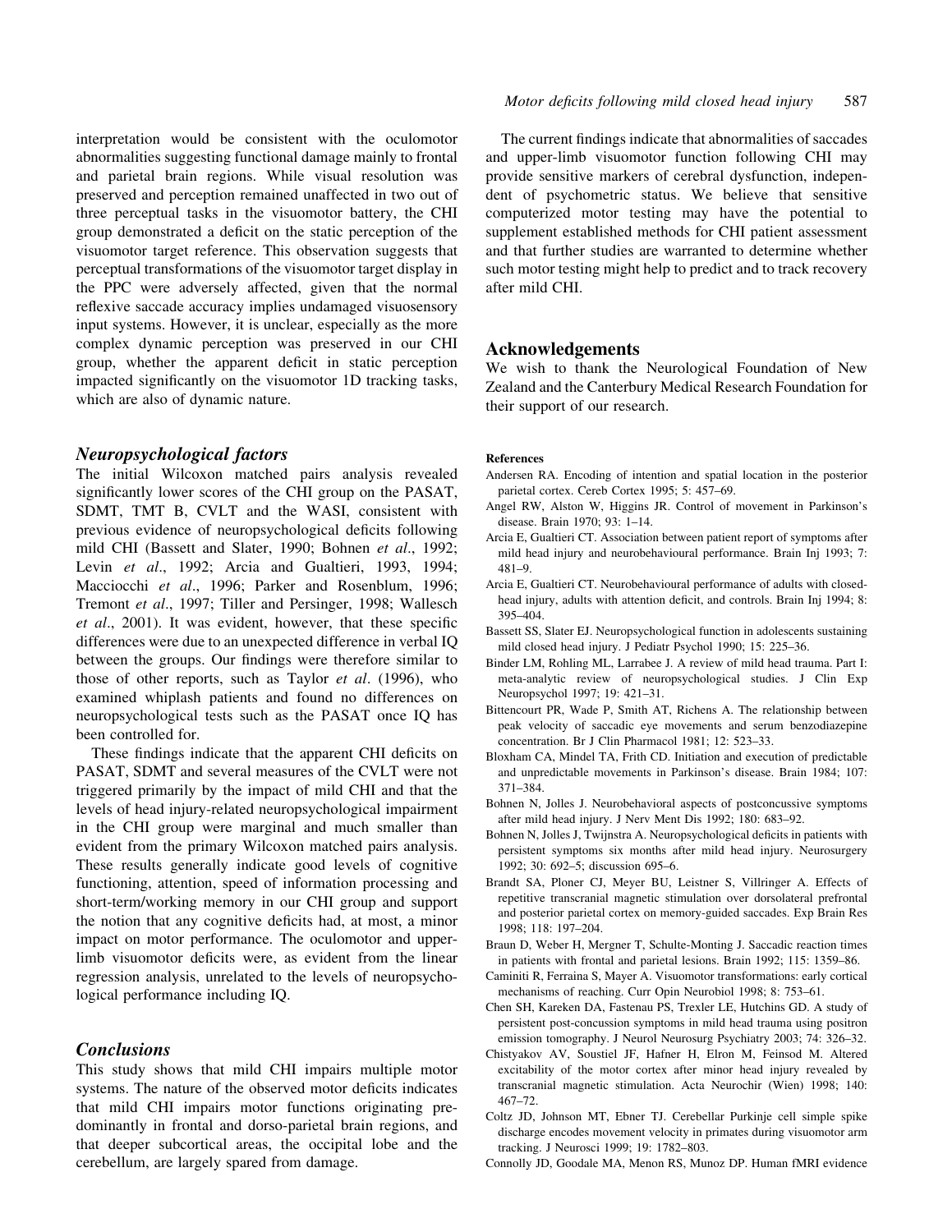for the neural correlates of preparatory set. Nat Neurosci 2002; 5: 1345– 52.

- Crevits L, Hanse MC, Tummers P, Van Maele G. Antisaccades and remembered saccades in mild traumatic brain injury. J Neurol 2000; 247: 179±82.
- Crosson B, Greene RL, Roth DL, Farr SP, Adams RL. WAIS-R pattern clusters after blunt-head injury. Clin Neuropsychol 1990; 4: 253-262.
- Dalrymple-Alford JC, Kalders AS, Jones RD, Watson RW. A central executive deficit in patients with Parkinson's disease. J Neurol Neurosurg Psychiatry 1994; 57: 360-7.
- De Kruijk JR, Leffers P, Menheere PPCA, Meerhoff S, Rutten J, Twijnstra A. Prediction of post-traumatic complaints after mild traumatic brain injury: early symptoms and biochemical markers. J Neurol Neurosurg Psychiatry 2002; 73: 727-32
- Delis DC, Kramer JH, Kaplan E, Ober BA. California Verbal Learning Test (CVLT). San Antonio (TX): Psychological Corporation; 1987.
- Desmurget M, Pelisson D, Grethe JS, Alexander GE, Urquizar C, Prablanc C, et al. Functional adaptation of reactive saccades in humans: a PET study. Exp Brain Res 2000; 132: 243-59.
- DeSouza JF, Dukelow SP, Gati JS, Menon RS, Andersen RA, Vilis T. Eye position signal modulates a human parietal pointing region during memory-guided movements. J Neurosci 2000; 20: 5835-40.
- DeSouza LH, Hewer RL, Lynn PA, Miller S, Reed GAL. Assessment of recovery of arm control in hemiplegic stroke patients: 2. Comparison of arm function tests and pursuit tracking in relation to clinical recovery. Int Rehabil Med 1980; 2: 10-16.
- Dikmen S, Machamer J, Temkin N. Mild head injury: facts and artifacts. J Clin Exp Neuropsychol 2001; 23: 729-38.
- Doricchi F, Perani D, Incoccia C, Grassi F, Cappa SF, Bettinardi V, et al. Neural control of fast-regular saccades and antisaccades: an investigation using positron emission tomography. Exp Brain Res 1997; 116: 50-62.
- Elkington PT, Kerr GK, Stein JS. The effect of electromagnetic stimulation of the posterior parietal cortex on eye movements. Eye 1992; 6: 510-4.
- Everling S, Spantekow A, Krappmann P, Flohr H. Event-related potentials associated with correct and incorrect responses in a cued antisaccade task. Exp Brain Res 1998; 118: 27-34.
- Ferraina S, Battaglia-Mayer A, Genovesio A, Marconi B, Onorati P, Caminiti R. Early coding of visuomanual coordination during reaching in parietal area PEc. J Neurophysiol 2001; 85: 462-7.
- Fukushima J, Fukushima K, Miyasaka K, Yamashita I. Voluntary control of saccadic eye movement in patients with frontal cortical lesions and parkinsonian patients in comparison with that in schizophrenics. Biol Psychiatry 1994; 36: 21-30.
- Gaymard B, Pierrot-Deseilligny C, Rivaud S. Impairment of sequences of memory-guided saccades after supplementary motor area lesions. Ann Neurol 1990: 28: 622-6.
- Gaymard B, Ploner CJ, Rivaud S, Vermersch AI, Pierrot-Deseilligny C. Cortical control of saccades. Exp Brain Res 1998; 123: 159-63.
- Gaymard B, Ploner CJ, Rivaud-Pechoux S, Pierrot-Deseilligny C. The frontal eye field is involved in spatial short-term memory but not in reflexive saccade inhibition. Exp Brain Res 1999; 129: 288-301.
- Gnadt JW, Andersen RA. Memory related motor planning activity in posterior parietal cortex of macaque. Exp Brain Res 1988; 70: 216-20.
- Gomez Beldarrain M, Grafman J, Ruiz de Velasco I, Pascual-Leone A, Garcia-Monco C. Prefrontal lesions impair the implicit and explicit learning of sequences on visuomotor tasks. Exp Brain Res 2002; 142: 529±38.
- Gronwall DMA. Paced Auditory Serial Addition Task (PASAT). Victoria, Canada: Department of Psychology, University of Victoria; 1977.
- Guitton D, Buchtel HA, Douglas RM. Frontal lobe lesions in man cause difficulties in suppressing reflexive glances and in generating goaldirected saccades. Exp Brain Res 1985; 58: 455-72.
- Haggard P, Miall RC, Wade D, Fowler S, Richardson A, Anslow P, et al. Damage to cerebellocortical pathways after closed head injury: a behavioural and magnetic resonance imaging study. J Neurol Neurosurg Psychiatry 1995; 58: 433-8.
- Heide W, Kompf D. Combined deficits of saccades and visuo-spatial orientation after cortical lesions. Exp Brain Res 1998; 123: 164-71.
- Heide W, Blankenburg M, Zimmermann E, Kompf D. Cortical control of double-step saccades: implications for spatial orientation. Ann Neurol 1995; 38: 739-48.
- Heide W, Binkofski F, Seitz RJ, Posse S, Nitschke MF, Freund HJ, et al. Activation of frontoparietal cortices during memorized triple-step sequences of saccadic eye movements: an fMRI study. Eur J Neurosci 2001; 13: 1177±89.
- Heide W, Sprenger A, Sackerer B, Rottach KG, Gaebel C, Kompf D. Impaired representation of saccadic eye displacement after posterior parietal lesions: is it a craniotopic or a directional deficit. Proc Eur Conf Eye Movements 2003; 12: O74.
- Heitger MH, MacAskill MR, Anderson TJ, Jones RD, Ardagh MW, Donaldson IM. Subconscious saccadic adaptation is not affected by mild closed head injury [abstract]. NZ Med J 2001; 114: 480.
- Heitger MH, Anderson TJ, Jones RD. Saccade sequences as markers for cerebral dysfunction following mild closed head injury. Prog Brain Res 2002; 140: 433±48.
- Hocherman S, Giladi N. Visuomotor control abnormalities in patients with unilateral parkinsonism. Neurology 1998; 50: 1648-54.
- Hofman PA, Verhey FR, Wilmink JT, Rozendaal N, Jolles J. Brain lesions in patients visiting a memory clinic with postconcussional sequelae after mild to moderate brain injury. J Neuropsychiatry Clin Neurosci 2002; 14: 176±84.
- Ingersoll CD. Long term effects of closed head injuries in sport. Sports Med 1993: 16: 342–54.
- Jane JA, Steward O, Gennarelli T. Axonal degeneration induced by experimental noninvasive minor head injury. J Neurosurg 1985; 62: 96-100.
- Jennett B. Epidemiology of head injury. J Neurol Neurosurg Psychiatry 1996; 60: 362±9.
- Jones R. Measurement of sensory-motor control performance capacities: tracking tasks. In: Bronzino JD, editor. The biomedical engineering handbook. 2nd edn. Boca Raton (FL): CRC Press; 2000. p. 149:1-25.
- Jones RD, Donaldson IM. Measurement of integrated sensory-motor function following brain damage by a computerized preview tracking task. Int Rehabil Med 1981; 3: 71-83.
- Jones RD, Donaldson IM. Measurement of sensory-motor integrated function in neurological disorders: three computerized tracking tasks. Med Biol Eng Comput 1986; 24: 536-40.
- Jones RD, Donaldson IM. Tracking tasks and the study of predictive motor planning in Parkinson's disease. Proc Ann Int Conf IEEE Eng Med Biol Soc 1989; 11: 1055-6.
- Jones RD, Donaldson IM. Fractionation of visuoperceptual dysfunction in Parkinson's disease. J Neurol Sci 1995; 131: 43-50.
- Jones RD, Donaldson IM, Parkin PJ. Impairment and recovery of ipsilateral sensory-motor function following unilateral cerebral infarction. Brain 1989; 112: 113-32.
- Jones RD, Donaldson IM, Parkin PJ, Coppage SA. Impairment and recovery profiles of sensory-motor function following stroke: single-case graphical analysis techniques. Int Disabil Stud 1990; 12: 141-8.
- Jones RD, Donaldson IM, Timmings PL. Impairment of high-contrast visual acuity in Parkinson's disease. Mov Disord 1992; 7: 232-8.
- Jones RD, Sharman NB, Watson RW, Muir SR. A PC-based battery of tests for quantitative assessment of upper-limb sensory-motor function in brain disorders. Proc Ann Int Conf IEEE Eng Med Biol Soc 1993; 15: 1414-5.
- Jones RD, Donaldson IM, Sharman NB. A technique for removal of the visuoperceptual component from tracking performance and its application to Parkinson's disease. IEEE Trans Biomed Eng 1996; 43: 1001-10.
- Jones RD, White AJ, Lawson KH, Anderson TJ. Visuoperceptual and visuomotor deficits in developmental stutterers: an exploratory study. Hum Mov Sci 2002; 21: 603-19.
- Kant R, Smith-Seemiller L, Isaac G, Duffy J. Tc-HMPAO SPECT in persistent post-concussion syndrome after mild head injury: comparison with MRI/CT. Brain Inj 1997; 11: 115-24.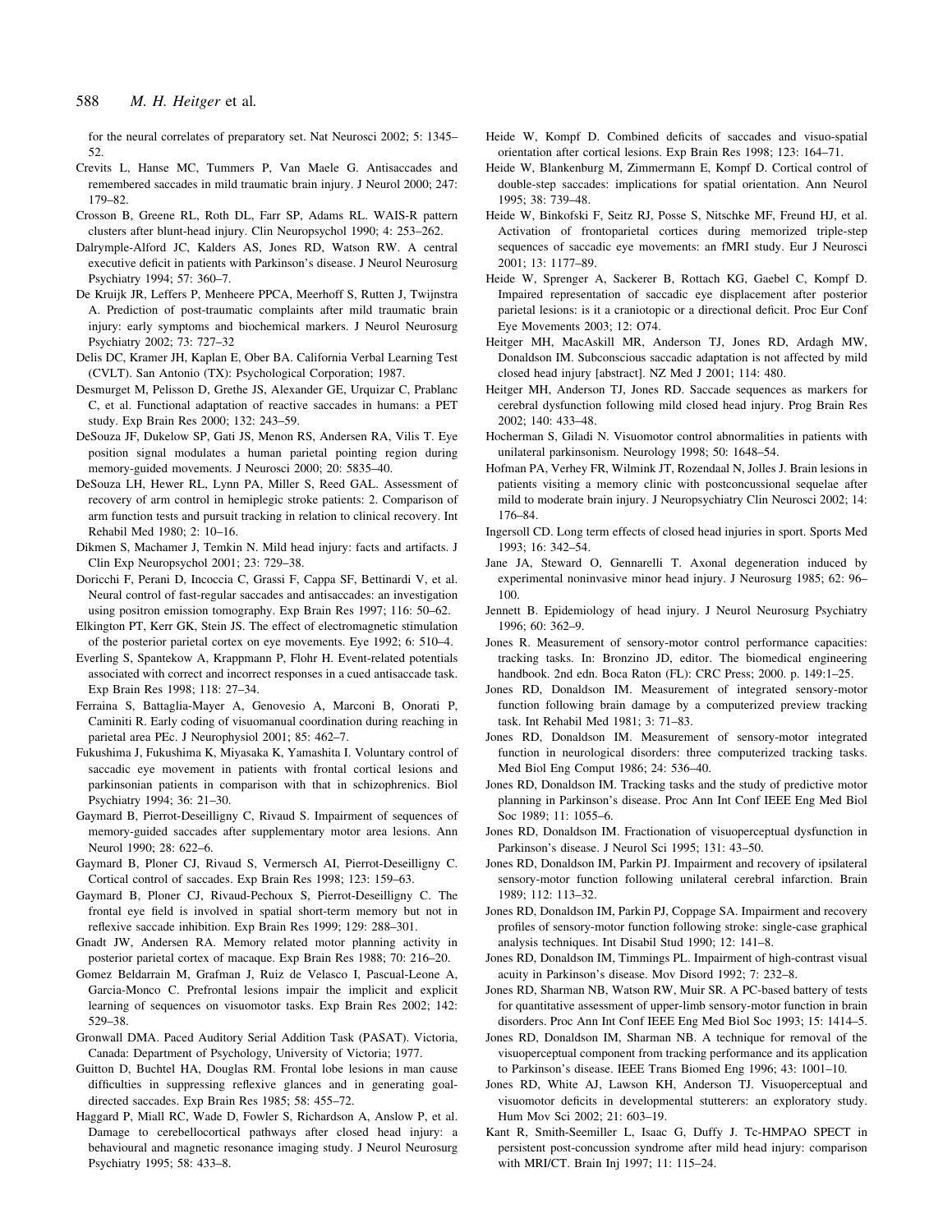- Levin HS, Williams DH, Eisenberg HM, High WM Jr, Guinto FC Jr. Serial MRI and neurobehavioural findings after mild to moderate closed head injury. J Neurol Neurosurg Psychiatry 1992; 55: 255–62.
- Liu X, Ingram HA, Palace JA, Miall RC. Dissociation of `on-line' and `offline' visuomotor control of the arm by focal lesions in the cerebellum and brainstem. Neurosci Lett 1999; 264: 121-4.
- Lorberboym M, Lampl Y, Gerzon I, Sadeh M. Brain SPECT evaluation of amnestic ED patients after mild head trauma. Am J Emerg Med 2002; 20:  $310 - 3.$
- Lynn PA, Reed GAL, Hewer RL, Parker WR. Some applications of humanoperator research to the assessment of disability in stroke. Med Biol Eng 1977: 15: 184-188.
- Macciocchi SN, Barth JT, Alves W, Rimel RW, Jane JA. Neuropsychological functioning and recovery after mild head injury in collegiate athletes. Neurosurgery 1996; 39: 510-4.
- Mallinson AI, Longridge NS. Specific vocalized complaints in whiplash and minor head injury patients. Am J Otol 1998; 19: 809-13.
- Mittenberg W, Strauman S. Diagnosis of mild head injury and the postconcussion syndrome. J Head Trauma Rehabil 2000; 15: 783-91.
- Mittenberg W, Canyock EM, Condit. D, Patton C. Treatment of postconcussion syndrome following mild head injury. J Clin Exp Neuropsychol 2001; 23: 829-36.
- Mittl RL, Grossman RI, Hiehle JF, Hurst RW, Kauder DR, Gennarelli TA, et al. Prevalence of MR evidence of diffuse axonal injury in patients with mild head injury and normal head CT findings. AJNR Am J Neuroradiol 1994; 15: 1583±9.
- Morrow MJ, Sharpe JA. Retinotopic and directional deficits of smooth pursuit initiation after posterior cerebral hemispheric lesions. Neurology 1993: 43: 595-603.
- Muir SR, MacAskill MR, Herron D, Goelz H, Anderson TJ, Jones RD. EMMA-an eye movement measurement and analysis system. Australas Phys Eng Sci Med 2003; 26: 18-24.
- Mulhall LE, Williams IM, Abel LA. Bedside tests of saccades after head injury. J Neuroophthalmol 1999; 19: 160-5.
- Muri RM, Rosler KM, Hess CW. Influence of transcranial magnetic stimulation on the execution of memorised sequences of saccades in man. Exp Brain Res 1994; 101: 521-4.
- Muri RM, Rivaud S, Vermersch AI, Leger JM, Pierrot-Deseilligny C. Effects of transcranial magnetic stimulation over the region of the supplementary motor area during sequences of memory-guided saccades. Exp Brain Res 1995; 104: 163-6.
- Muri RM, Vermersch AI, Rivaud S, Gaymard B, Pierrot-Deseilligny C. Effects of single-pulse transcranial magnetic stimulation over the prefrontal and posterior parietal cortices during memory-guided saccades in humans. J Neurophysiol 1996; 76: 2102-6.
- O'Dwyer NJ, Ada L, Neilson PD. Spasticity and muscle contracture following stroke. Brain 1996; 119: 1737-49.
- Oepen G, Mohr U, Willmes K, Thoden U. Huntington's disease: visuomotor disturbance in patients and offspring. J Neurol Neurosurg Psychiatry 1985; 48: 426-33.
- Ohara S, Ikeda A, Kunieda T, Yazawa S, Baba K, Nagamine T, et al. Movement-related change of electrocorticographic activity in human supplementary motor area proper. Brain  $2000$ ;  $123$ :  $1203-15$ .
- Ommaya AK. Head injury mechanisms and the concept of preventive management: a review and critical synthesis. J Neurotrauma 1995; 12: 527-46.
- Oyachi H, Ohtsuka K. Transcranial magnetic stimulation of the posterior parietal cortex degrades accuracy of memory-guided saccades in humans. Invest Ophthalmol Vis Sci  $1995: 36: 1441-9$ .
- Parker RS, Rosenblum A. IQ loss and emotional dysfunctions after mild head injury incurred in a motor vehicle accident. J Clin Psychol 1996; 52: 32±43.
- Picard N, Strick PL. Motor areas of the medial wall: a review of their location and functional activation. Cereb Cortex 1996: 6: 342–53.
- Pierrot-Deseilligny C, Gaymard B. Smooth pursuit disorders. Baillieres Clin Neurol 1992; 1: 435-54.
- Pierrot-Deseilligny C, Rivaud S, Gaymard B, Agid Y. Cortical control of memory-guided saccades in man. Exp Brain Res 1991a; 83: 607-17.
- Pierrot-Deseilligny C, Rivaud S, Gaymard B, Agid Y. Cortical control of reflexive visually-guided saccades. Brain 1991b; 114: 1473-85.
- Pierrot-Deseilligny C, Rivaud S, Gaymard B, Muri R, Vermersch AI. Cortical control of saccades. Ann Neurol 1995; 37: 557-67.
- Pierrot-Deseilligny C, Ploner CJ, Muri RM, Gaymard B, Rivaud-Pechoux S. Effects of cortical lesions on saccadic eye movements in humans. Ann NY Acad Sci 2002; 956: 216-29.
- Pierrot-Deseilligny C, Muri RM, Ploner CJ, Gaymard B, Demeret S, Rivaud-Pechoux S. Decisional role of the dorsolateral prefrontal cortex in ocular motor behaviour. Brain  $2003a$ ; 126: 1460-1473.
- Pierrot-Deseilligny C, Muri RM, Ploner CJ, Gaymard B, Rivaud-Pechoux S. Cortical control of ocular saccades in humans: a model for motricity. Prog Brain Res 2003b; 142: 3-17.
- Ploner CJ, Rivaud-Pechoux S, Gaymard BM, Agid Y, Pierrot-Deseilligny C. Errors of memory-guided saccades in humans with lesions of the frontal eye field and the dorsolateral prefrontal cortex. J Neurophysiol 1999; 82: 1086±90.
- Ponsford J, Willmott C, Rothwell A, Cameron P, Kelly AM, Nelms R, et al. Factors influencing outcome following mild traumatic brain injury in adults. J Int Neuropsychol Soc 2000; 6: 568-79.
- Reitan RM, Wolfson D. The influence of age and education on neuropsychological performances of persons with mild head injuries. Appl Neuropsychol 1997; 4: 16-33.
- Reulen JPH, Marcus JT, Koops D, de Vries FR, Tiesinga G, Boshuizen K, et al. Precise recording of eye movement: the IRIS technique. Part 1. Med Biol Eng Comput 1988; 26: 20-6.
- Richardson JTE. Clinical and neuropsychological aspects of closed head injury. 2nd edn. Hove (UK): Psychology Press; 2000.
- Rivaud S, Muri RM, Gaymard B, Vermersch AI, Pierrot-Deseilligny C. Eye movement disorders after frontal eye field lesions in humans. Exp Brain Res 1994; 102: 110-20.
- Savola O, Hillbom M. Early predictors of post-concussion symptoms in patients with mild head injury. Eur J Neurol 2003; 10: 175-81.
- Schlag-Rey M, Amador N, Sanchez H, Schlag J. Antisaccade performance predicted by neuronal activity in the supplementary eye field. Nature  $1997: 390: 398 - 401$
- Schwartz M, Badarny S, Gofman S, Hocherman S. Visuomotor performance in patients with essential tremor. Mov Disord 1999; 14: 988-93.
- Servadei P, Vergoni G, Pasini A, Fagioli L, Arista A, Zappi D. Diffuse axonal injury with brainstem localisation: report of a case in a mild head injured patient. J Neurosurg Sci 1994; 38: 129-30.
- Sheridan MR, Flowers KA, Hurrell J. Programming and execution of movement in Parkinson's disease. Brain 1987; 110: 1247-71.
- Smith A. Symbol Digit Modalities Test. Los Angeles: Western Psychological Services; 1973.
- Soliveri P, Brown RG, Jahanshahi M, Caraceni T, Marsden CD. Learning manual pursuit tracking skills in patients with Parkinson's disease. Brain 1997; 120: 1325±37.
- Spreen O, Strauss E. A compendium of neuropsychological tests. New York: Oxford University Press; 1991.
- Sweeney JA, Mintun MA, Kwee S, Wiseman MB, Brown DL, Rosenberg DR, et al. Positron emission tomography study of voluntary saccadic eye movements and spatial working memory. J Neurophysiol 1996; 75: 454-68.
- Taylor AE, Cox CA, Mailis A. Persistent neuropsychological deficits following whiplash: evidence for chronic mild traumatic brain injury? Arch Phys Med Rehabil 1996; 77: 529-35.
- Terao Y, Fukuda H, Ugawa Y, Hikosaka O, Hanajima R, Furubayashi T, et al. Visualization of the information flow through human oculomotor cortical regions by transcranial magnetic stimulation. J Neurophysiol 1998: 80: 936-46.
- Thier P, Bachor A, Faiss J, Dichgans J, Koenig E. Selective impairment of